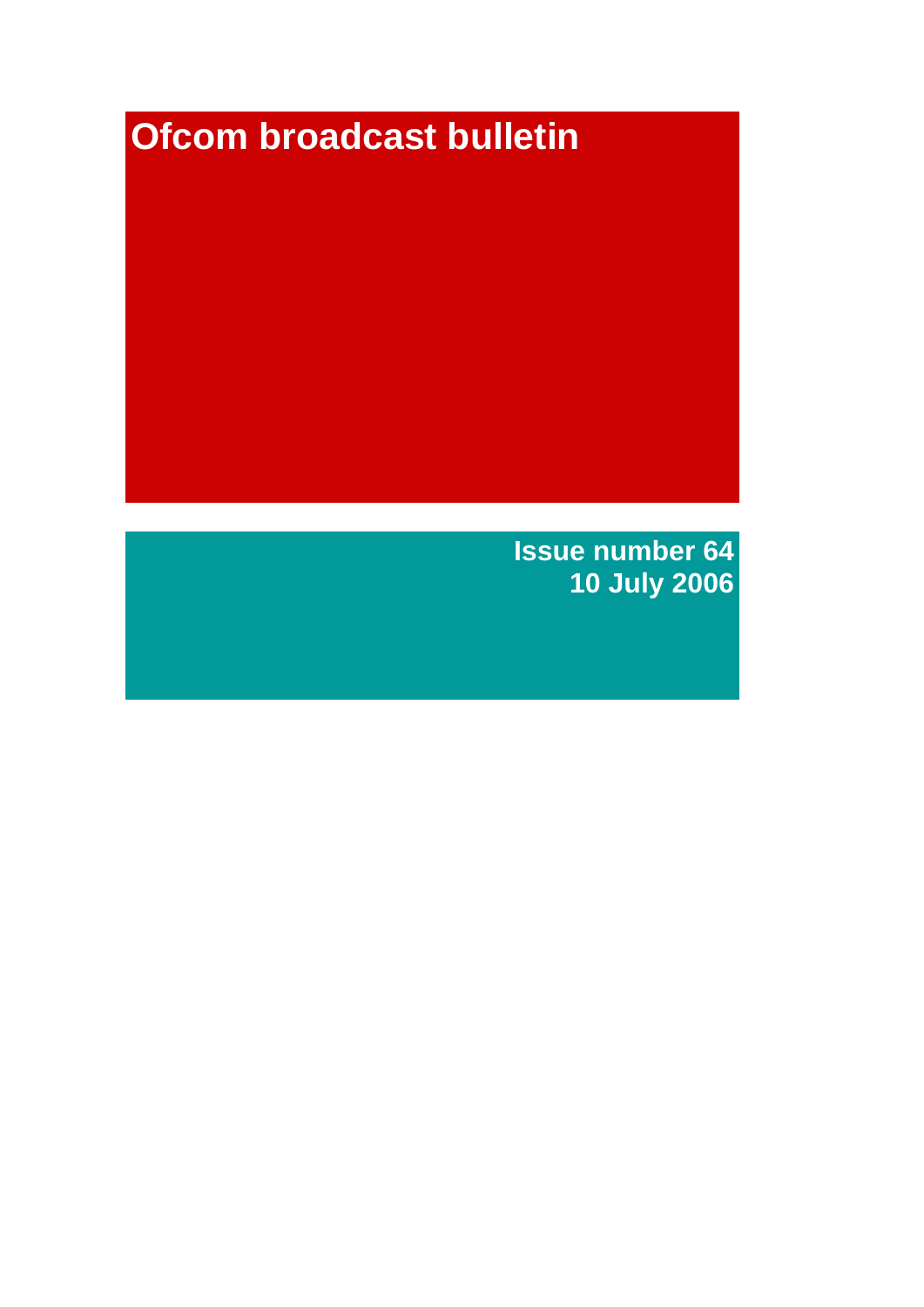Ofcom broadcast bulletin 64 10 July 2006

# **Contents**

| Introduction                        |    |
|-------------------------------------|----|
| <b>Standards cases</b>              |    |
| In Breach                           | 4  |
| Resolved                            | 7  |
| <b>Fairness &amp; Privacy cases</b> |    |
| Not Upheld                          | 11 |

Other programmes not in breach/outside remit 21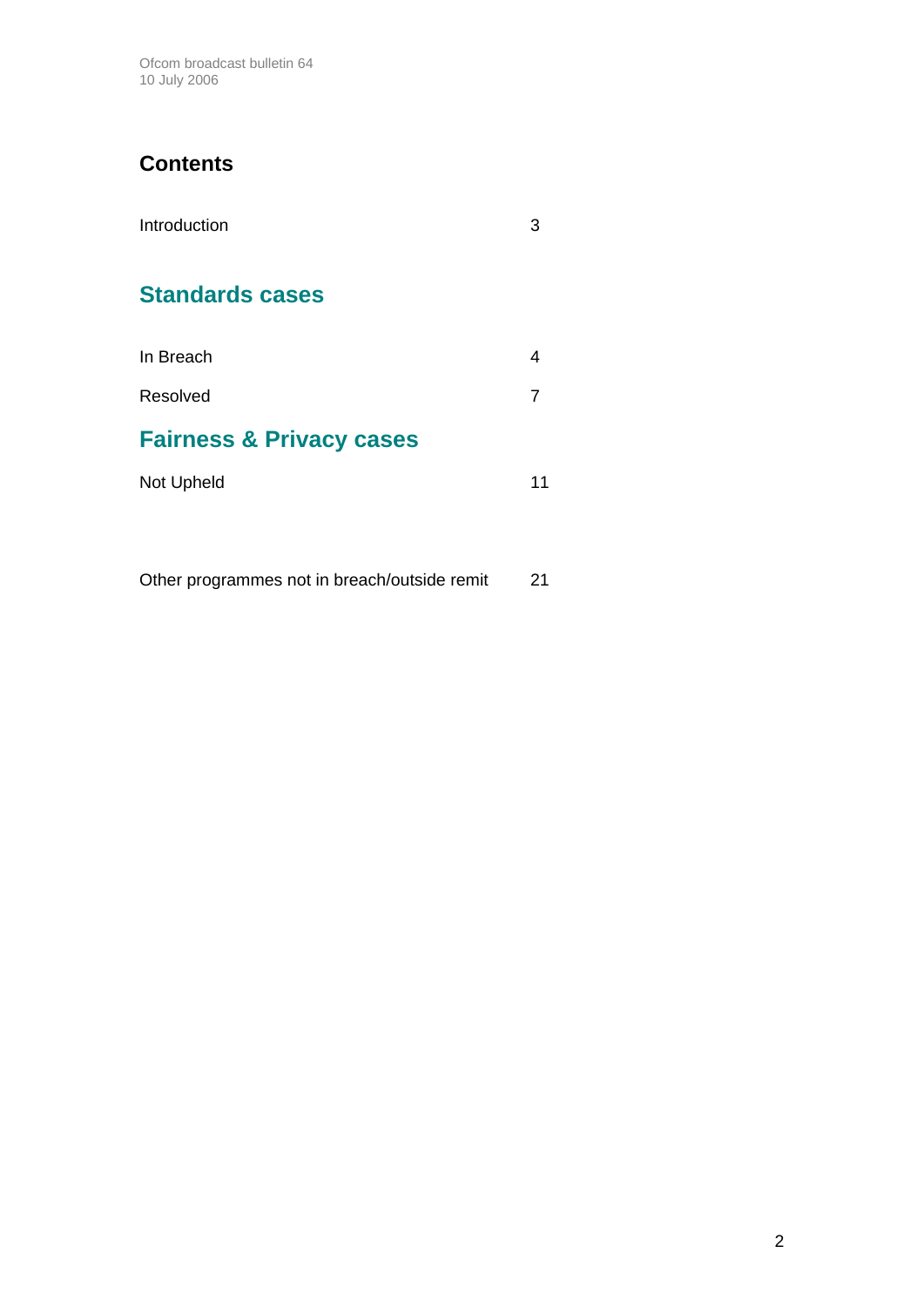# **Introduction**

Ofcom's Broadcasting Code took effect on 25 July 2005 (with the exception of Rule 10.17 which came into effect on 1 July 2005). This Code is used to assess the compliance of all programmes broadcast on or after 25 July 2005. The Broadcasting Code can be found at http://www.ofcom.org.uk/tv/ifi/codes/bcode/

The Rules on the Amount and Distribution of Advertising (RADA) apply to advertising issues within Ofcom's remit from 25 July 2005. The Rules can be found at http://www.ofcom.org.uk/tv/ifi/codes/advertising/#content

The Communications Act 2003 allowed for the codes of the legacy regulators to remain in force until such time as Ofcom developed its own Code. While Ofcom has now published its Broadcasting Code, the following legacy Codes apply to content broadcast before 25 July 2005.

- Advertising and Sponsorship Code (Radio Authority)
- News & Current Affairs Code and Programme Code (Radio Authority)
- Code on Standards (Broadcasting Standards Commission)
- Code on Fairness and Privacy (Broadcasting Standards Commission)
- Programme Code (Independent Television Commission)
- Programme Sponsorship Code (Independent Television Commission)
- Rules on the Amount and Distribution of Advertising

From time to time adjudications relating to advertising content may appear in the bulletin in relation to areas of advertising regulation which remain with Ofcom (including the application of statutory sanctions by Ofcom).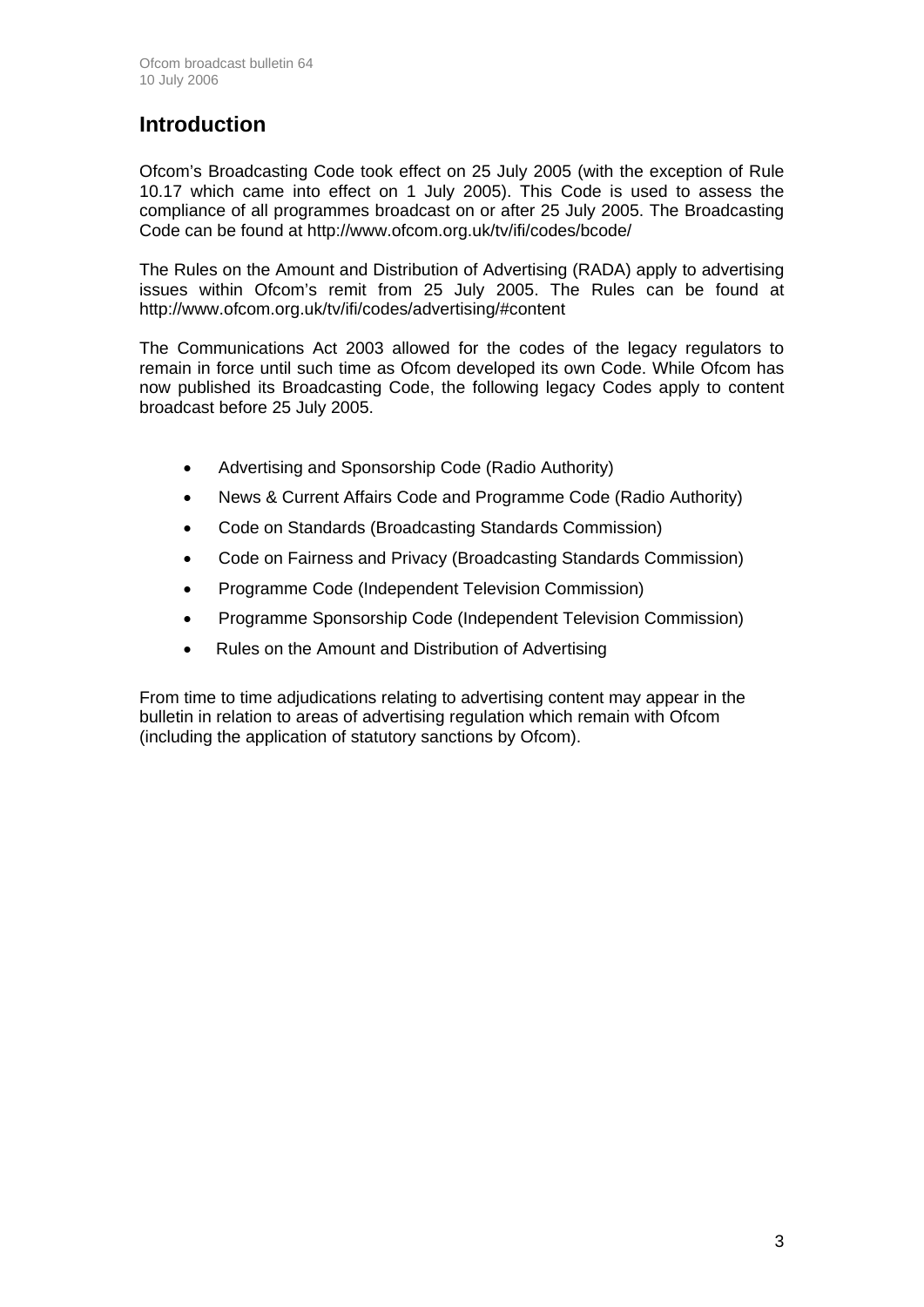# **Standards cases**

# **In Breach**

# **Project Catwalk Trail**

*Various Sky Channels, December 2005/January 2006, various times* 

### **Introduction**

*Project Catwalk* is a reality show which centres on the fashion industry. Hopeful designers compete for the opportunity to have their designs shown during London Fashion Week. We received four complaints from viewers who felt the trails for the series, which showed a pair of scissors flying through the air towards a tailor's dummy and becoming lodged in it, were inappropriate. Some felt children could be encouraged to imitate the scenario.

### **Response**

Sky said that it did not believe that the trail amounted to dangerous behaviour which could be easily imitable by children. It was clearly a promotion for a programme and was filmed against a stark white background. There was no suggestion that the scissors had been thrown by anyone. The scissors were much larger than normal and this, together with the stylised nature of the sequence would have made it evident that this was a fantastical scenario.

The broadcaster said that the programme itself had not been made primarily for children. By hinting at the elimination format of the programme and the nature of the fashion industry, the trail was editorially justified.

### **Decision**

Rule 1.13 of the Broadcasting Code states that "Dangerous behaviour, or the portrayal of dangerous behaviour, that is likely to be easily imitable by children in a manner that is harmful:

- must not be featured in programmes made primarily for children unless there is strong editorial justification:
- must not be broadcast before the watershed, or when children are particularly likely to be listening, unless there is editorial justification."

The guidance to this rule which can be found on the Ofcom website says "Areas of concern include:

the use of accessible domestic implements, such as knives, or other offensive weapons, articles or substances portrayed in a dangerous or harmful manner…"

In its response Sky said that *Project Catwalk* was a series aimed at a family audience. We understand therefore the trail was aimed at attracting a family audience but was not a trail made primarily for children. Not all complainants specified when they saw the trail. However, where this could be ascertained, it was clear that some pre-21:00 broadcasts of the trail were at a time when there were very few children in the audience. However on at least one occasion, the trail was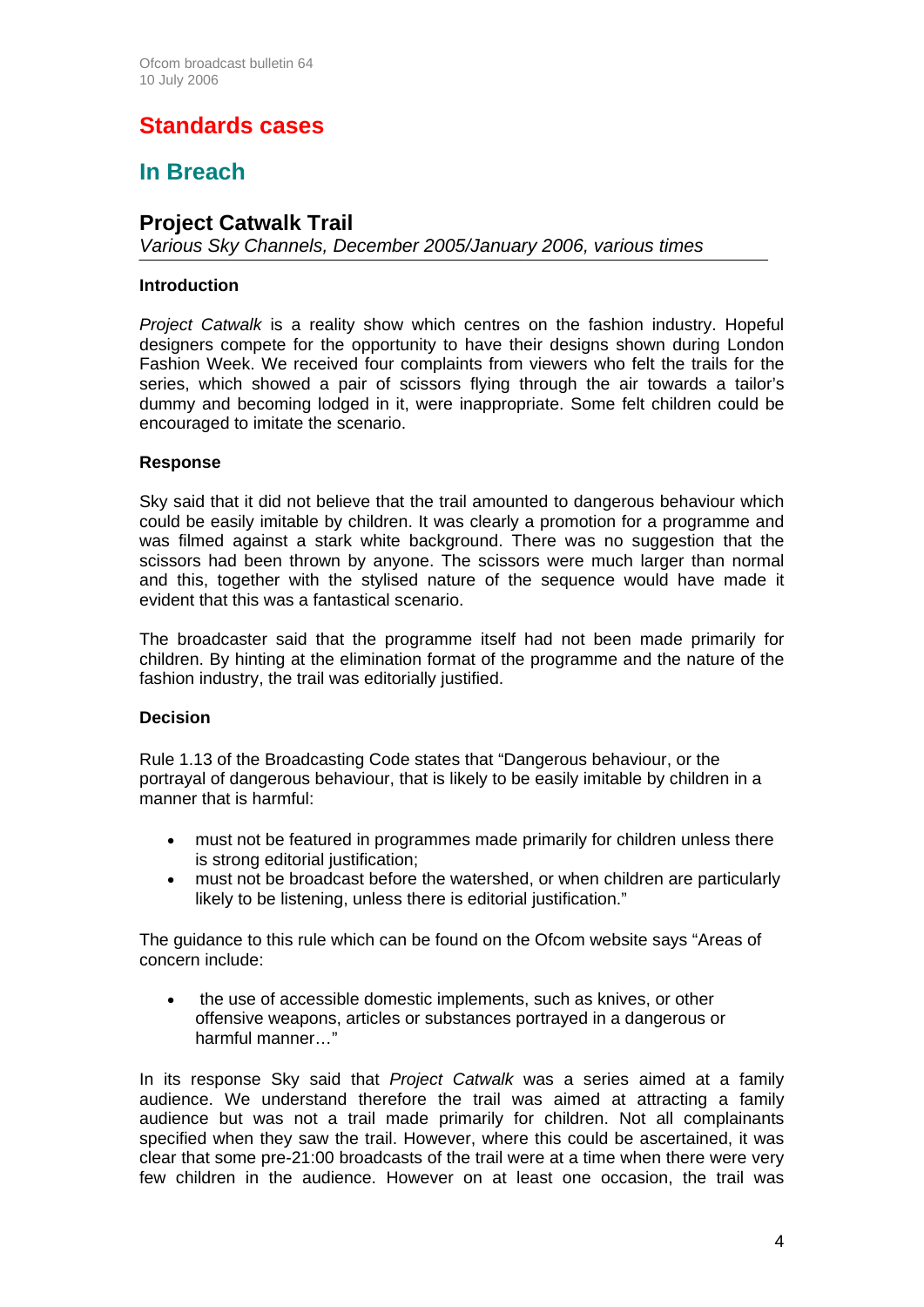broadcast early in the evening (18:00) on Sky One, between programmes that also attracted a younger audience (*Malcolm in the Middle* and *The Simpsons*) – at this time the child audience was 76,000 - 21,000 of which were in the 4 to 9 year age group.

We then considered the editorial justification for the inclusion of the scissors, but did not agree with Sky's argument that the subject of the series – the highly competitive nature of the fashion industry – provided editorial justification for including material which portrayed potentially dangerous behaviour which a younger child might imitate. The trail was stylised, but while stylisation can have a distancing effect, it could not, in this case, provide sufficient distance from the simple and imitable act of throwing scissors so that they stuck into an object – in this case the chest of a dressmaker's dummy.

We noted and accepted Sky's contentions that the scissors are not seen being thrown, and that their flight is not always consistent with having been thrown. They may also at times seem to be unrealistically large (though they are seen to be normal size by the time they pierce the tailor's dummy). As with stylisation, these points are relevant to how the trailer will have been interpreted by adults and older children. However, we did not think that younger children, in the 4-9 year range, will have made these kinds of relatively sophisticated judgement, and concluded that the portrayal was of a potentially dangerous act, with this age group. Transmission at times when they will have been viewing in large numbers - as between *Malcolm in the Middle* and *The Simpsons* - therefore contravened the Code.

**Breach of Rule 1.13** 

**The original decision to find this trail in breach was appealed by the broadcaster, leading to a review. This finding is the result of that review.**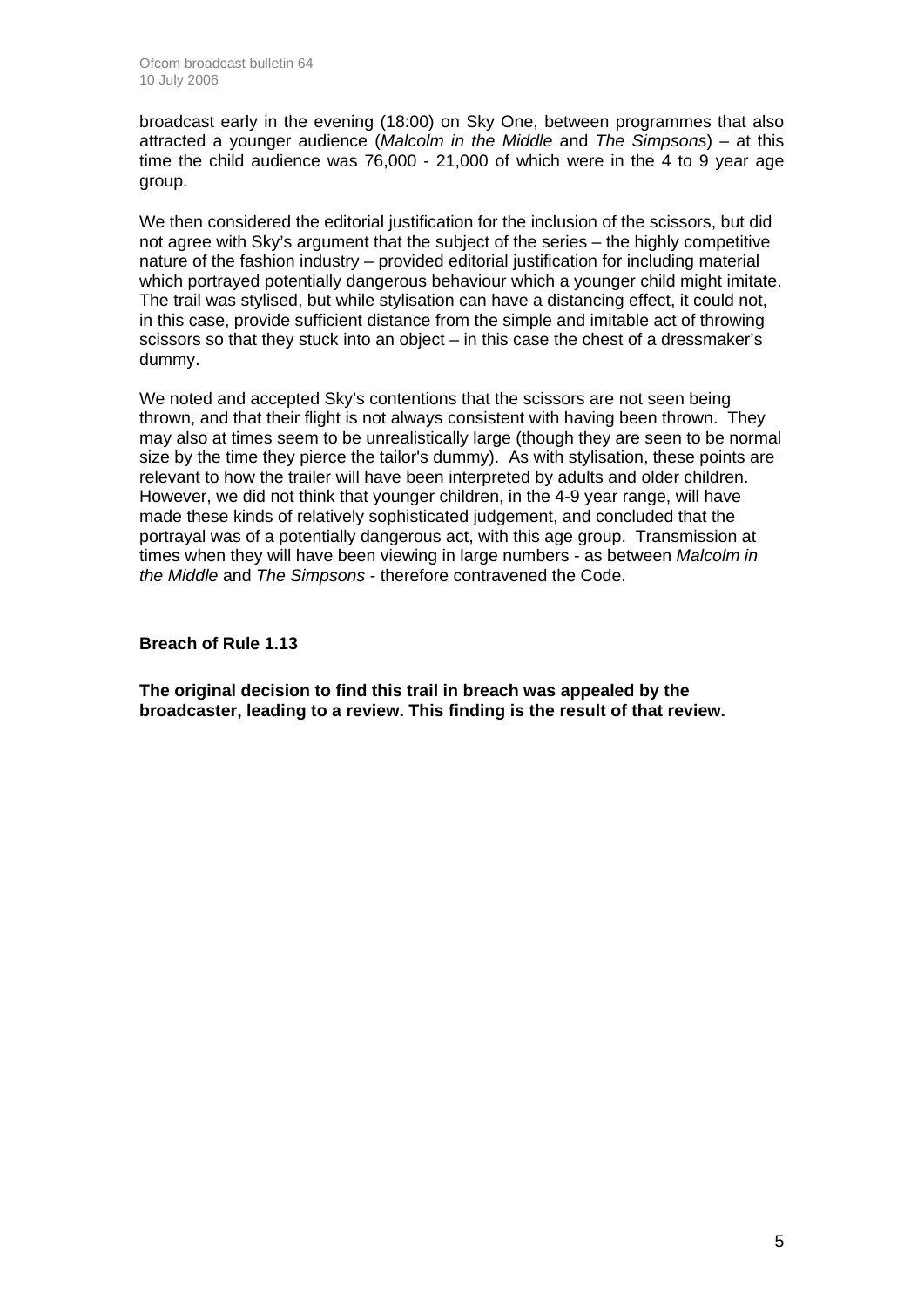# **Cash House**

*Hollywood TV, 30 April 2006, 20:45*

### **Introduction**

A competition on this channel featured a photograph of a celebrity that had been split into nine sections and jumbled. Viewers had to identify the celebrity.

A viewer said that she participated in the competition and gave an answer of "Tyra Banks", which she had been told was incorrect. However, she believed that the answer said by the broadcaster to be the solution – "Naomi Campbell" – was wrong and that her answer was correct.

### **Response**

The broadcaster told us that it was unable to provide a recording of the programme, adding that "the input on the recording equipment had been mistakenly changed", which had caused a blank signal to be recorded. It apologised for the inconvenience and confirmed that the incident had been a one-off that had been immediately identified and rectified, measures having been taken "to lock off any controls that can cause this type of problem."

### **Decision**

It is a condition of a Television Licensable Content Service licence that the licensee retains recordings of its output for 60 days, and provides Ofcom with any material on request. Failure to supply the recording from 30 April 2006 is a serious and significant breach of Hollywood TV's licence. This will be held on record.

### **Breach of Licence Condition 11**

(See also bulletin 63 - additional information page 9)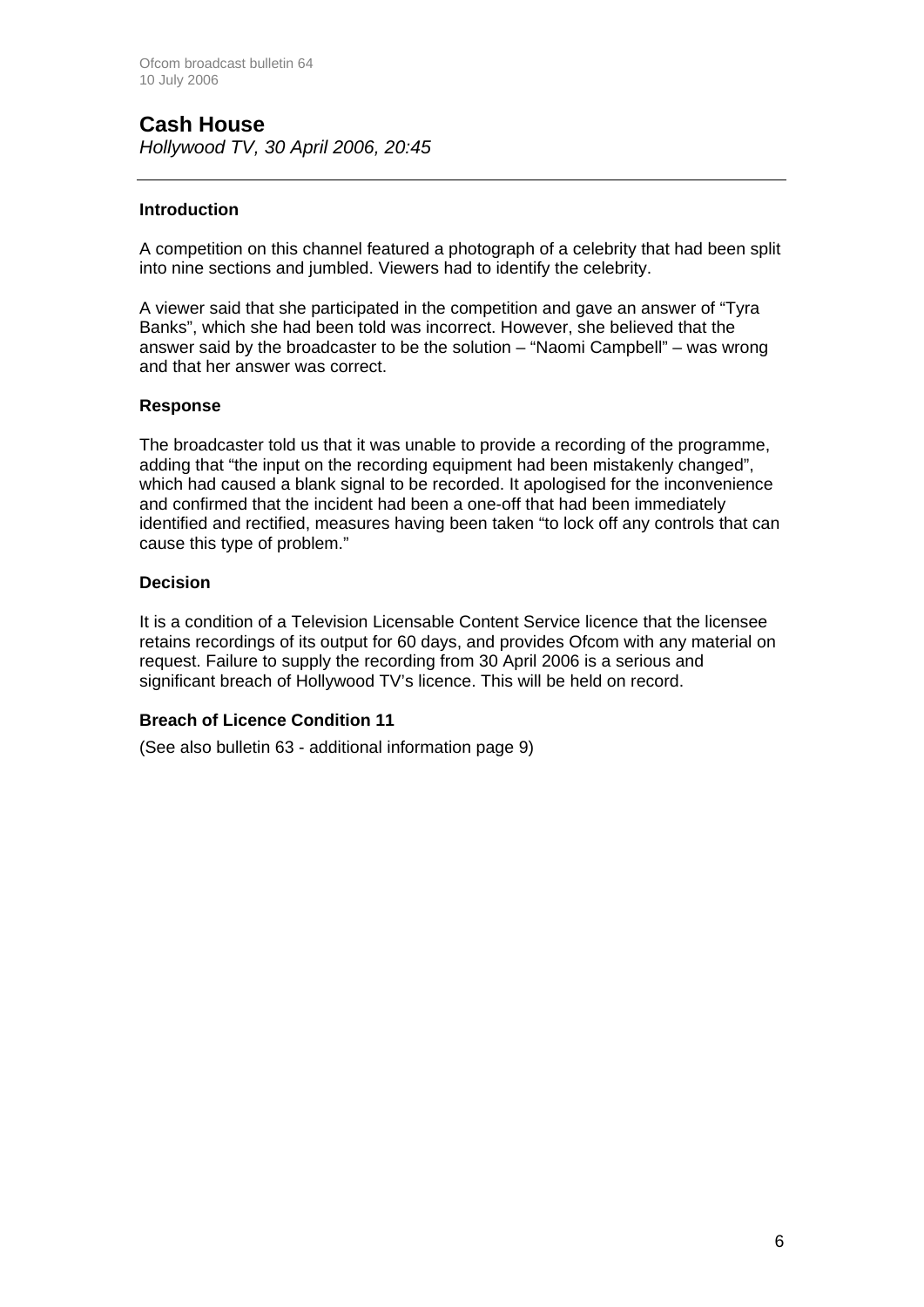# **Resolved**

# **F1: Bahrain Grand Prix**

*ITV 1, 12 March 2006, 10:30*

### **Introduction**

As a driver pulled out of the pit stop and re-entered the race, he could be heard saying "Fucking piece of shit" over his radio mic when experiencing technical problems with his car. Two viewers considered that the language was inappropriate for the time of broadcast. One complainant believed that a time delay should have been used to block the offensive language.

### **Response**

ITV explained that its live transmission of Formula 1 races is supplied under a contract known as the "world feed". Effectively, the material is collected and output by others and then packaged and presented by ITV. Part of the feed provided under the contract is output from "team radio" – the exchanges between a driver and support teams.

In this instance, when a stressed driver swore at his car, it was relayed within the "team radio" part of the feed. The producers had no prior warning and no means of removing the swearing: instead, the ITV presenter apologised immediately and professionally.

ITV explained that 'team radio' had become available on a regular basis only in the current season. Most of the clips are fed into the world feed with a delay of one to four seconds, having been moderated by Formula One Management (FOM) to exclude any unsuitable material (e.g. language or particularly contentious remarks). ITV said that this delay was adequate and functional most of the time, since many of the clips to which the team radio track is attached are a form of flashback or replay.

Pit-stop radio was an exception: the intention was to give the viewer a trackside "eavesdrop" on the exchanges between driver and engineer at a most critical moment. Pit-stops are obviously intense, when vital seconds can be gained or lost, and because of this impact on the race order should properly be played in absolute real-time. The radio feed therefore had to run live to match the live pictures. There was little doubt that this can add significant value to the viewing experience of F1 fans.

Ten teams were in constant radio communication with their drivers and one FOM individual listened in/ moderated for broadcast. On this occasion, and from experience to date, it wasn't anticipated that this driver was likely to swear.

The teams are warned by FOM before each weekend's racing if their radio traffic is going to be made available for broadcast in that particular event. It is the team management's responsibility to pass that warning to their individual drivers and engineers. A large red light then comes on by the team pit wall when their radio is going to air, as a final reminder.

In relation to the question of a time delay, ITV said there were technical difficulties in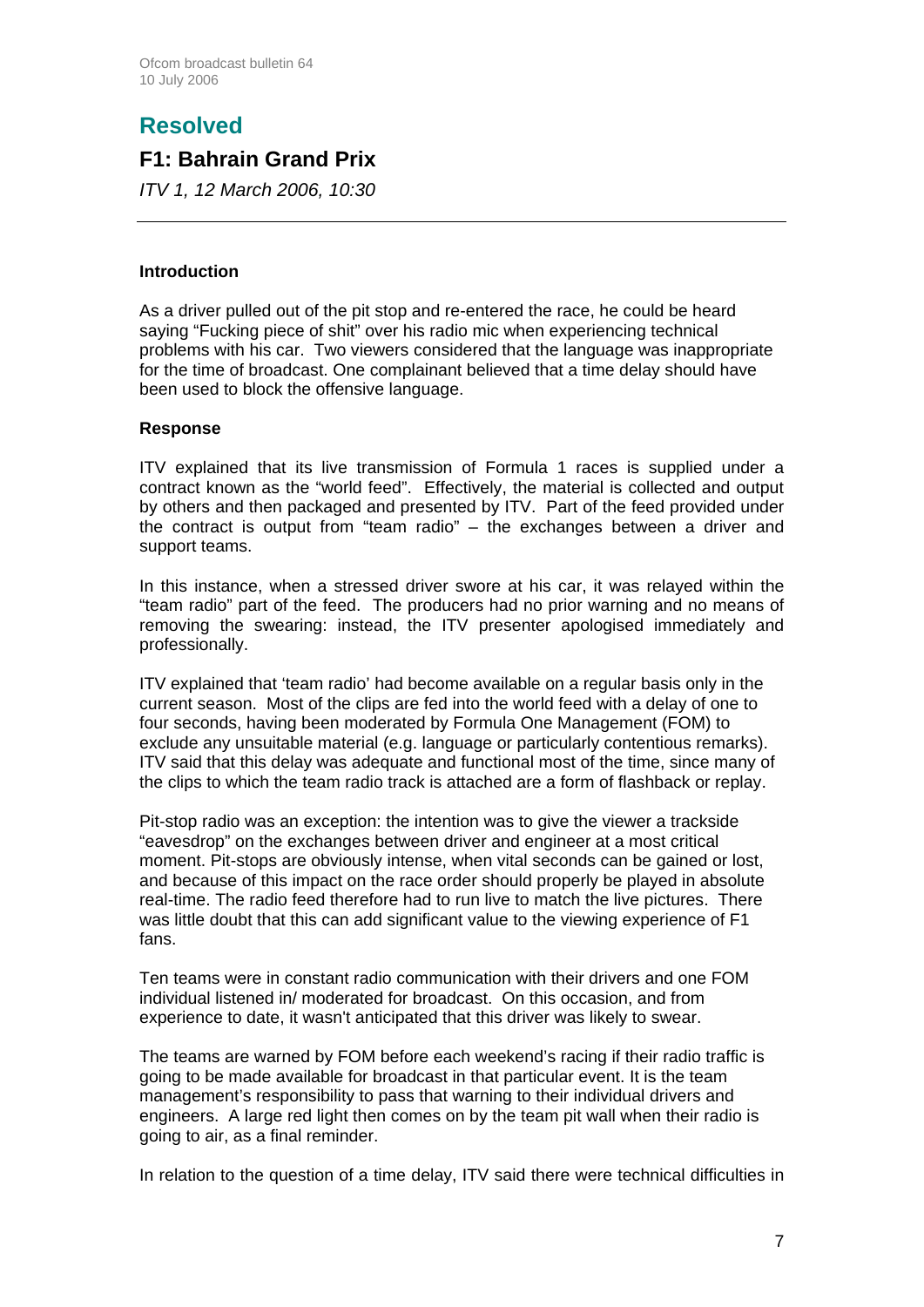inserting a delay mechanism into outside broadcasts and satellite signal chains. However, this was not the prime reason for not implementing a delay in F1 coverage. ITV's extensive experience of F1 broadcasts suggests there are very few occasions when it would be needed. Most importantly, a delay has to be of significant length to be of any value. Inserting any lengthy delay into live coverage of a sport which is determined by fractions of seconds, and is simultaneously played around the world, would not be acceptable to many F1 fans and viewers.

ITV said that it had received no complaints about the swearing and believed the apology seemed to have satisfied viewers.

### **Decision**

We recognise the inherent difficulties faced by broadcasters when transmitting live coverage of sports event such as F1: the desire to show action 'as it happens' needs to be balanced with the requirement that unsuitable material is not transmitted.

On this occasion, we acknowledge that ITV had no reason to anticipate that offensive language was likely to be included in the live feed and welcome its immediate broadcast of an on-air apology.

In the circumstances, we consider the broadcaster acted appropriately and therefore consider the matter resolved.

### **Resolved**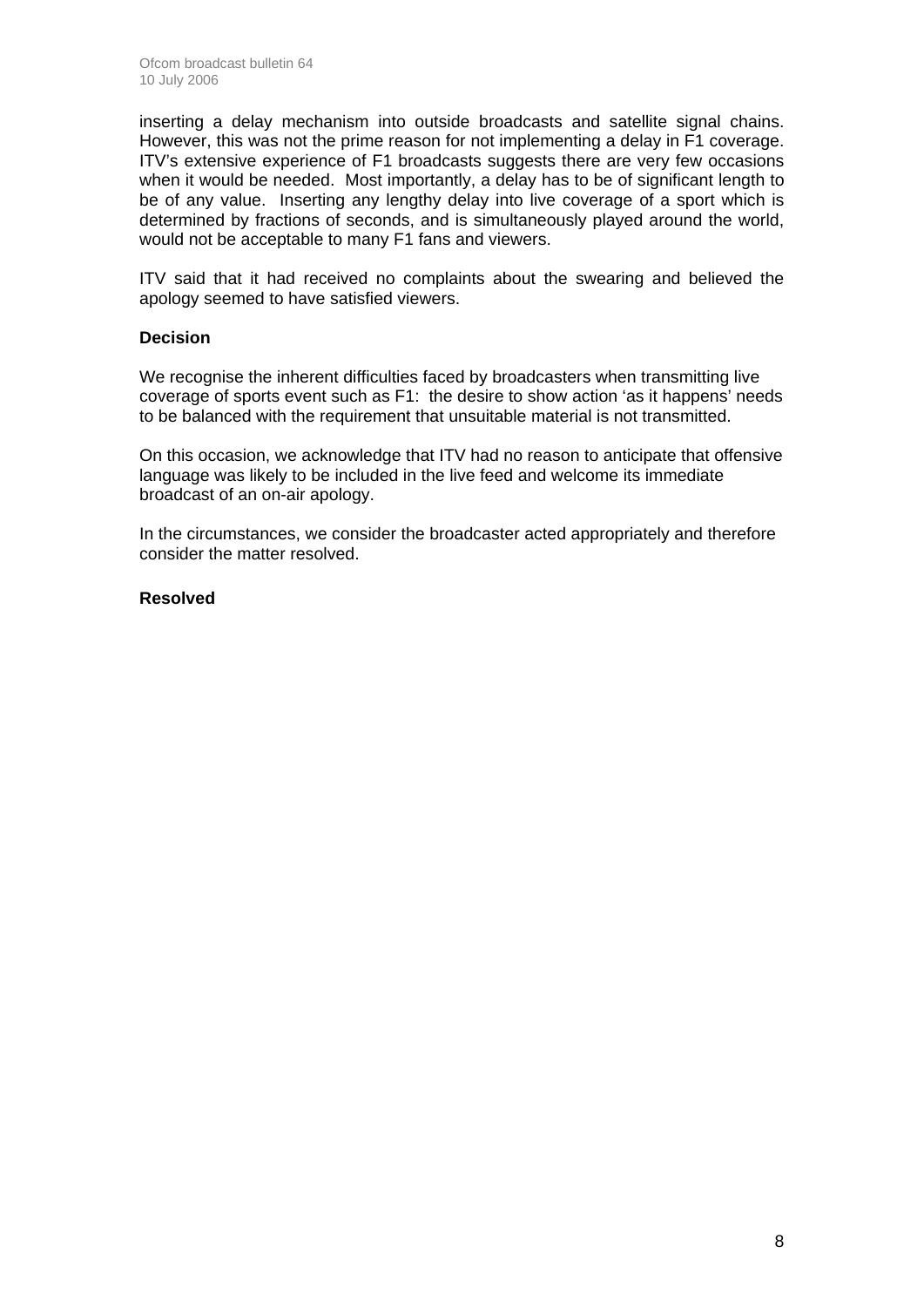**GMTV**  *ITV1, 26 April 2006, 06:00* 

### **Introduction**

 $\overline{a}$ 

A competition for a car asked viewers: "What do two white lines on the middle of the road mean?"

The choice of answers was:

- "No Parking"
- "No Reversing"
- "No Overtaking."

Two viewers believed that "No Overtaking" – the answer provided later in the programme – was incorrect, claiming that the Highway Code actually requires drivers not to park in such circumstances.

### **Response**

GMTV said that it had chosen "the generally understood colloquial meaning of "double white lines" as being "no overtaking"." However, it agreed that it should have also accepted "no parking" as an answer, while clarifying that "neither of these answers fully express the meaning of "double white lines" in the Highway Code."

The broadcaster added that the competition winner had been selected later that morning from the entrants who had answered, "no overtaking." However, in response to viewers' queries on the matter, it had, in the next day's programme, offered free entry into other GMTV competitions to everyone who had queried the solution broadcast and had answered "no parking".

Clause 5 of GMTV's competition terms and conditions states: "All decisions of GMTV will be final and binding." The broadcaster claimed this was reasonable and that a similar term was applied widely to television competitions by other broadcasters. It also believed that it had exercised its discretion by accepting the ambiguity raised by viewers and offering reasonable recompense to those affected by its original decision.

### **Decision**

Rule 108 of the Highway Code which relates to double white lines where the line nearest you is solid states "you MUST NOT cross or straddle it unless it is safe and you need to enter adjoining premises or a side road…"

Rule 215 states "you MUST NOT stop or park on … a road marked with double white lines…"

However, both rules state limited circumstances in which drivers can cross or straddle double white lines and stop or park where such markings exist.

We therefore agree with the broadcaster's conclusion that it should have considered that two answers were correct. We welcome GMTV's decision to offer free entry into subsequent competitions to those affected by its original decision.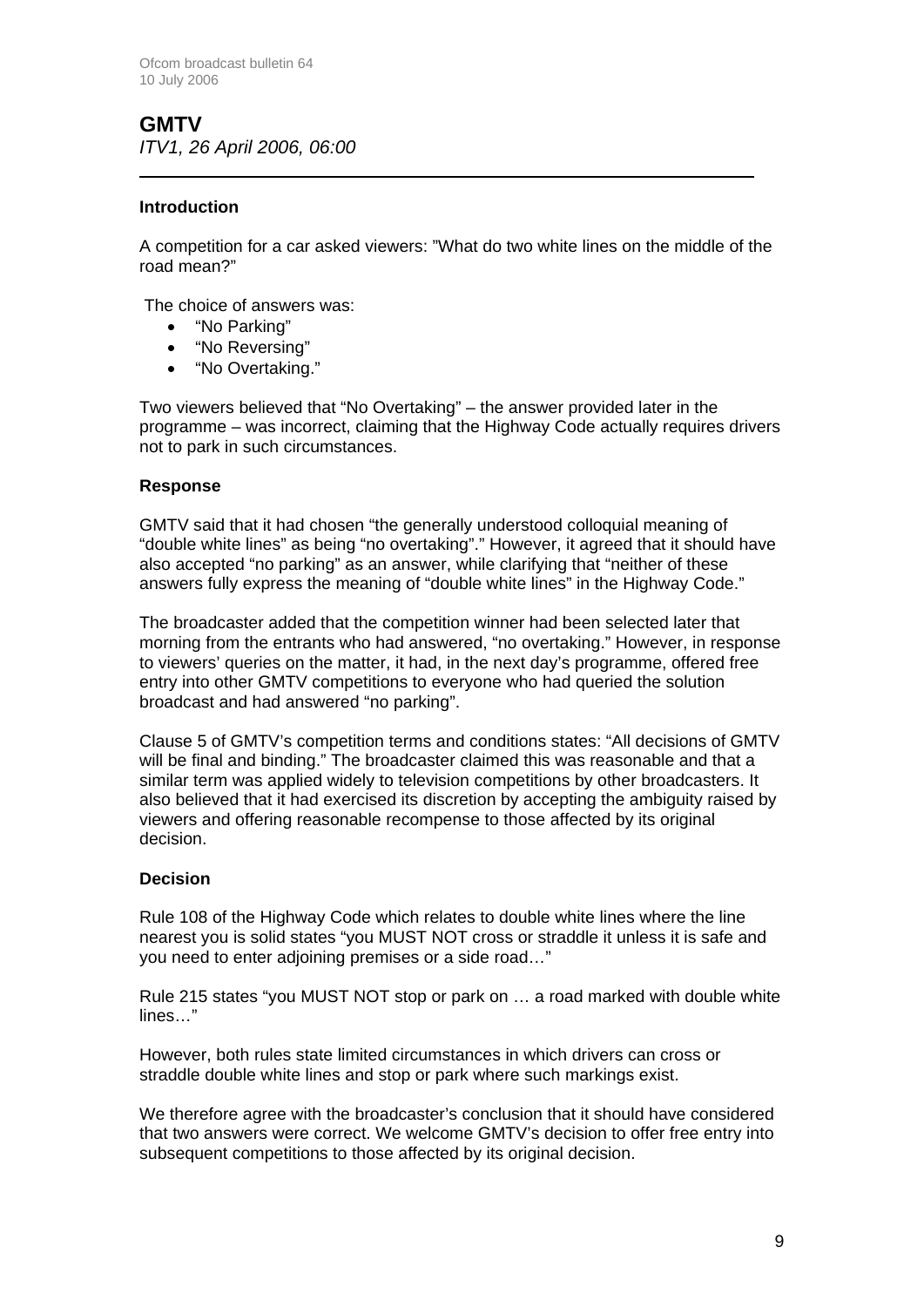Therefore, given GMTV's actions, we consider the matter resolved.

### **Resolved**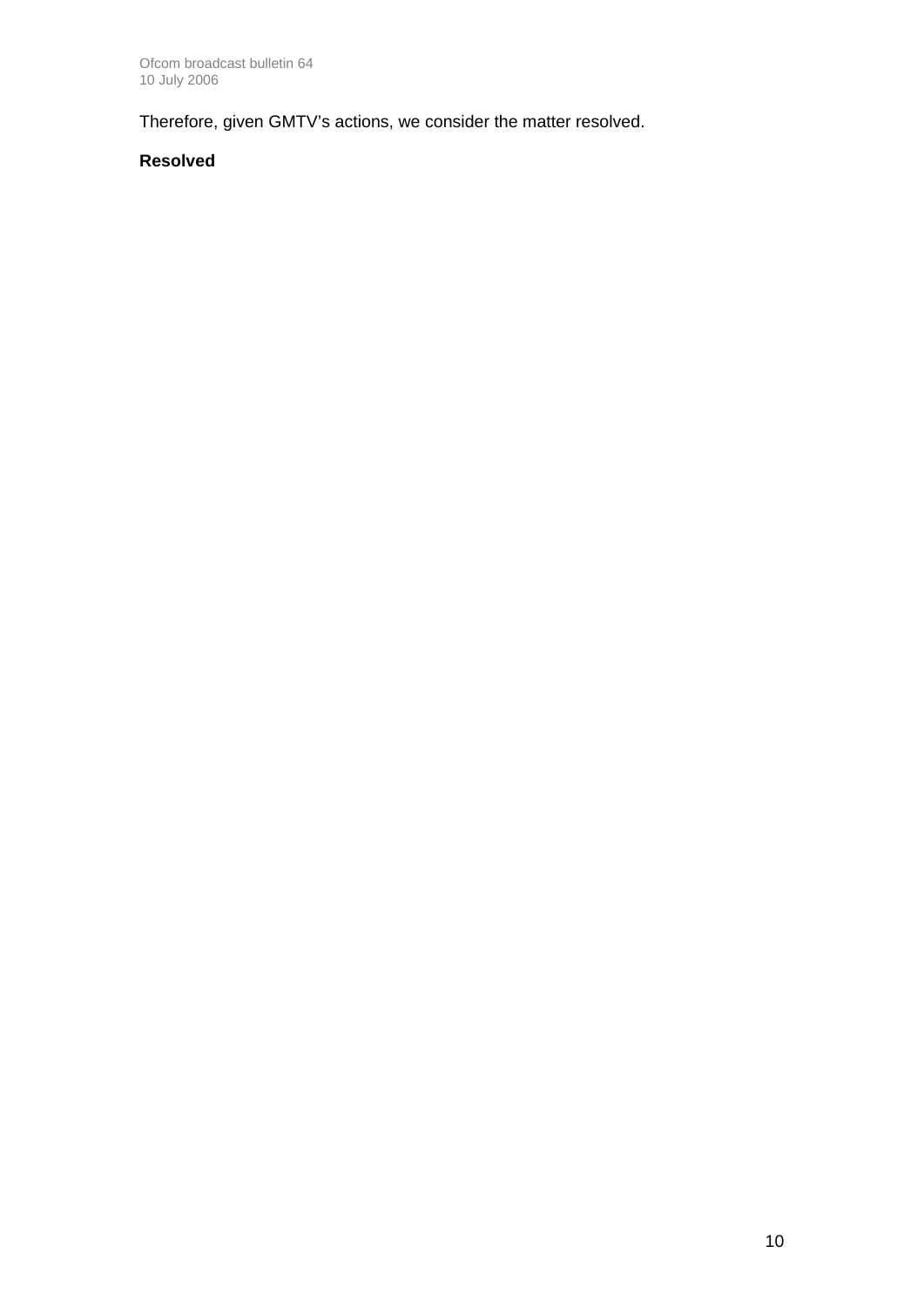# **Fairness and Privacy Cases**

# **Not Upheld**

### **Complaint by Mr Don Stannard, Mrs Rosemary Stannard and Ms Kas Stannard**

*The Springer Show*, ITV1, 8 and 27 June 2005

**Summary:** Ofcom has not upheld this complaint of unfair treatment and unwarranted infringement of privacy made by the Stannard family.

Mr Don Stannard, his wife Mrs Rosemary Stannard and her daughter Ms Kas Stannard appeared on the The Springer Show alongside his ex-wife Mrs Jones and her daughter Ms Michelle Breen.

After the first programme and in response to queries relating to Ms Breen's paternity, Mr Stannard agreed to take a DNA test. During the second programme the results of the DNA test were revealed and it was stated that Mr Stannard was Ms Breen's biological father.

Ofcom's Fairness Committee ("the Committee") found that there was no unfairness caused to the Stannard family. In particular it felt that:

a) the persuasive tactics by programme makers were not of a nature that meant that the family was bullied and coerced into appearing in the programmes. The Stannard family voluntarily gave their consent to appear in the programmes.

However the Committee acknowledged that the complainants may not have been fully prepared for the demands of the production process. The Committee felt hardcopy information about what this would entail would be helpful when preparing participants for programmes of this nature.

- b) the programme did not appear to prevent the Stannard family from addressing criticisms made about them by Mrs Jones and Ms Breen;
- c) on the evidence before the Committee, the programme makers did not mislead the family about the likely nature and content of the programmes:
- d) failure to edit out a reference, by an audience member, to the whereabouts of Ms Kas Stannard's biological father was not unfair. The Stannard family complained that the programme makers assured them that this would be removed. The Stannard family had been unable to show that they had made the programme makers aware that the circumstances of Ms Kas Stannard's relationship with her biological father were so sensitive that a reference alone would cause distress to the family. Further, the Committee considered that it was unlikely that viewers would have been left with an unfair impression of the Stannard family as a result of the comment;
- e) the audience reference relating to Ms Kas Stannard's biological father did not infringe the Stannard's privacy. Given the context of these programmes, it did not reveal information about the Stannard family that was of an inherently sensitive or private nature. In addition the complainants were unable to show that they had made the programme makers aware of the sensitivity of Ms Kas Stannard's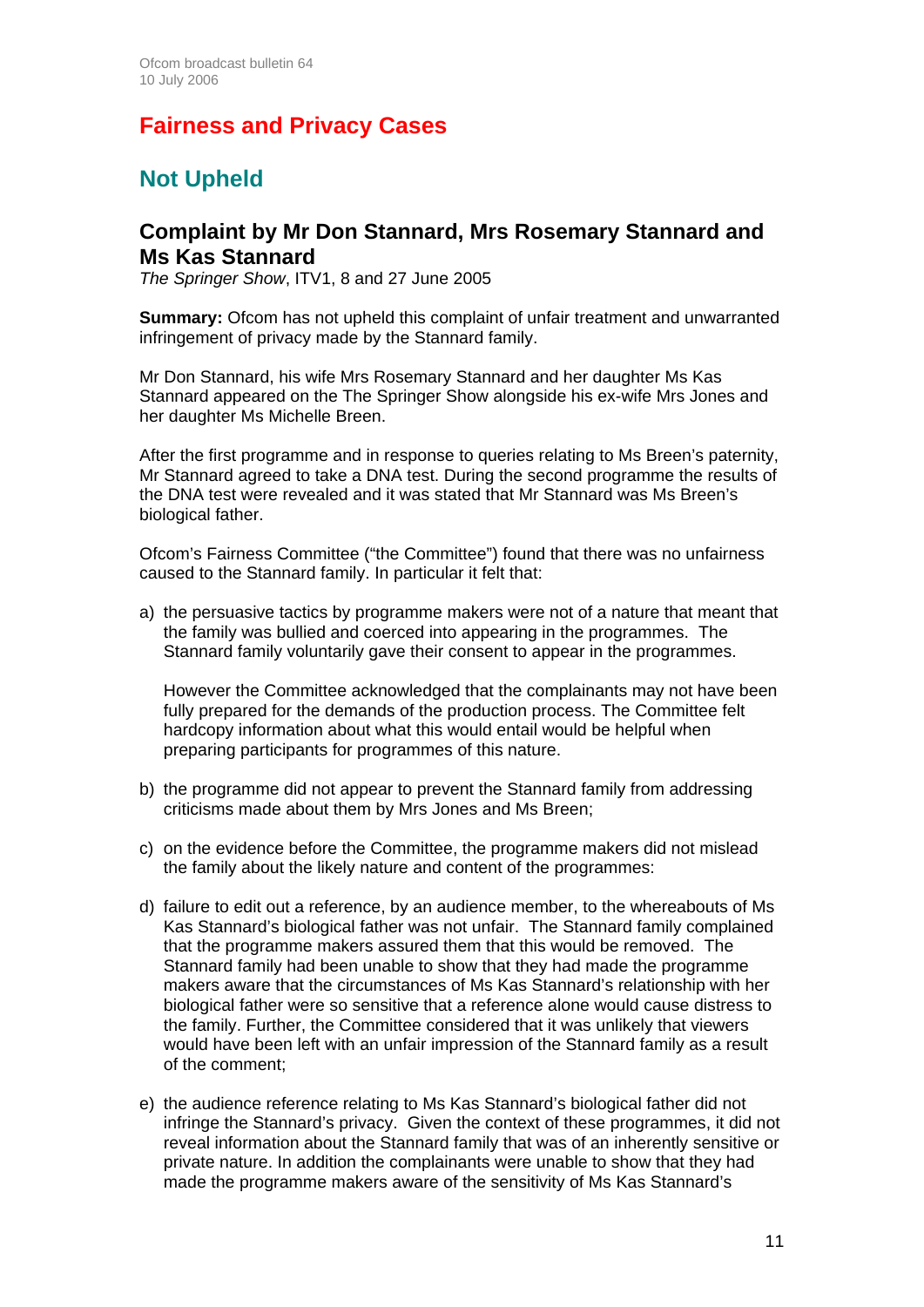relationship with her biological father. In the circumstances, while the Committee sympathised with Ms Kas Stannard, and appreciated that her relationship with her father meant that a reference to him could cause distress, the Committee concluded that there had been no infringement of the Stannard family's privacy.

### **Introduction**

Two editions of The Springer Show broadcast in June 2005 featured Mr Don Stannard, and his current family, Mrs Rosemary Stannard and Ms Kas Stannard. Mr Stannard's ex-wife Mrs Margaret Jones and her daughter Ms Michelle Breen also appeared in both programmes.

Mr Stannard was asked to appear on the first programme - entitled 'I hate my step family – they stole my dad!' broadcast on 8 June 2005, by Ms Breen to answer questions relating to their relationship. During the programme the question of Ms Breen's paternity was raised. It was agreed that both families would take part in a follow-up programme once Mr Stannard and Ms Breen had taken a DNA test, to prove whether he was the biological father of Ms Breen.

In the programme, an audience member asked Ms Kas Stannard where her biological father was, and she responded "Dead".

In the second programme, broadcast on 27 June 2005 and entitled 'Your ex was sleeping around/ DNA results', Jerry Springer revealed the results of Mr Stannard's DNA test, and announced that Mr Stannard was the biological father of Ms Breen.

The Stannard family complained they were treated unfairly and their privacy was unwarrantably infringed in the programme as broadcast.

Ofcom held a hearing to consider the complaint which was attended by Mr Stannard, Mrs Stannard, and representatives of ITV.

### **The Complaint**

### **The Stannard family's case**

### Fairness

In summary, the Stannard family complained that they were treated unfairly in the programme as broadcast in that:

- a) the production team bullied and coerced them to appear and continue to appear in the programmes. The family said the programme makers first contacted them on 3 May 2005, to ask them to appear on the programme. The Stannard family said they initially refused to take part, however the programme makers continued to telephone throughout the day and would not stop until the family finally agreed to appear on the programme. The family said that after they agreed to participate, on the afternoon of 3 May 2005, they were driven to Manchester, to appear in a programme scheduled to be filmed the next day. The family arrived in Manchester very late at night and were required to stay awake until the early morning to answer the programme makers' questions. The family said they were then advised to be ready by 7am on the morning of 4 May 2005 so they could be taken to the studio for the taping of the first programme;
- b) Mrs Stannard and Ms Kas Stannard were advised not to address Mr Stannard's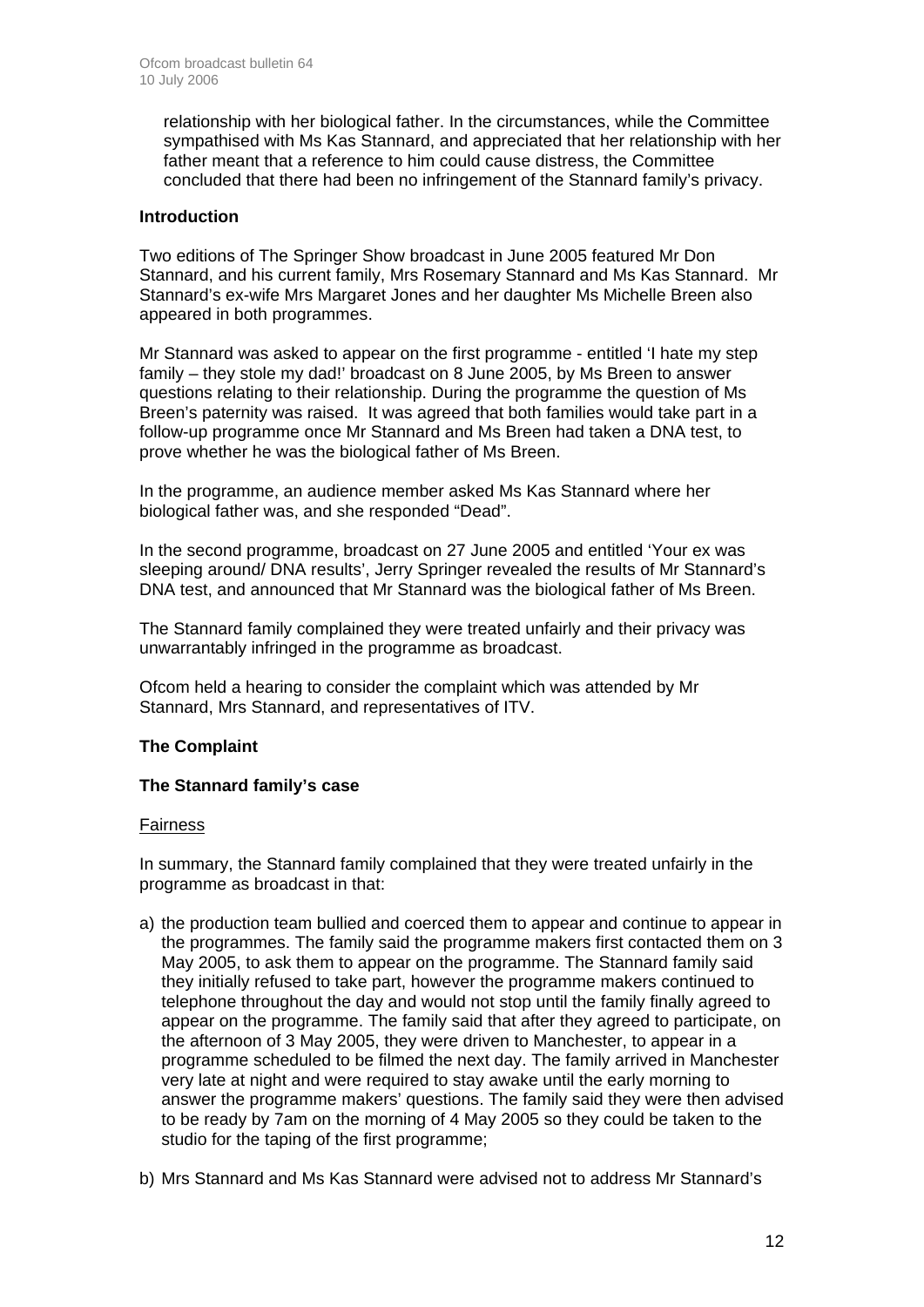ex-wife, Mrs Jones and her daughter Ms Michelle Breen during the show;

- c) they were misled about the nature and likely content of the programme in so far as:
	- i) the programme producer told Mr Stannard that he was not the father of Ms Michelle Breen prior to the taping of the second programme;
	- ii) the Stannard family were not advised it was to be a 'DNA show'. Mr and Mrs Stannard said that they had been asked to appear on the first programme because Ms Breen wanted to "sort out" her relationship with Mr Stannard. The topic of paternity was not raised until the family was at the studios for the taping of the first programme;
	- iii) the programme makers told the participants that they could not mention anyone who was not present on the show or on the end of the studio telephone. However Mrs Jones and Ms Breen spoke of Mr Stannard's relationship with his other children. Mr Stannard said this was unfair as his children were not present to state whether Ms Breen and Mrs Jones were telling the truth, and it was embarrassing for him;
- d) the programme makers failed to remove an audience member's remark, which the Stannard family asked to be removed. An audience member asked where Ms Kas Stannard's biological father was. For family reasons the family did not want this reference included in the programme. During the hearing Mrs Stannard stated that she had asked a member of the production team to have the remark removed after the taping of the first programme.

### **Privacy**

e) In summary, the Stannard family complained that their privacy was unwarrantably infringed by the inclusion of the audience member's reference to Ms Kas Stannard's biological father.

### **ITV's case**

In summary ITV responded to the complaint as follows:

### Fairness

a) ITV said the programme makers responsible for the show were the most experienced team in Britain working in this programme genre. They maintained that the Stannard family had not been bullied or coerced but rather had been responsibly, respectfully and sensitively treated.

 The programme makers confirmed that the Stannard family had been initially surprised by the invitation to appear on the show, which was not unusual in this type of programme. When advised of recording dates, Mrs Stannard spoke to the programme makers of her concerns about the short notice, domestic commitments and travel arrangements. The programme makers then made special arrangements to best accommodate the family's needs.

The family had arrived in Manchester later than expected because the taxi driver became lost. The family were tired and stressed, the assistant producers needed to complete the pre-production tasks which formed the cornerstone of the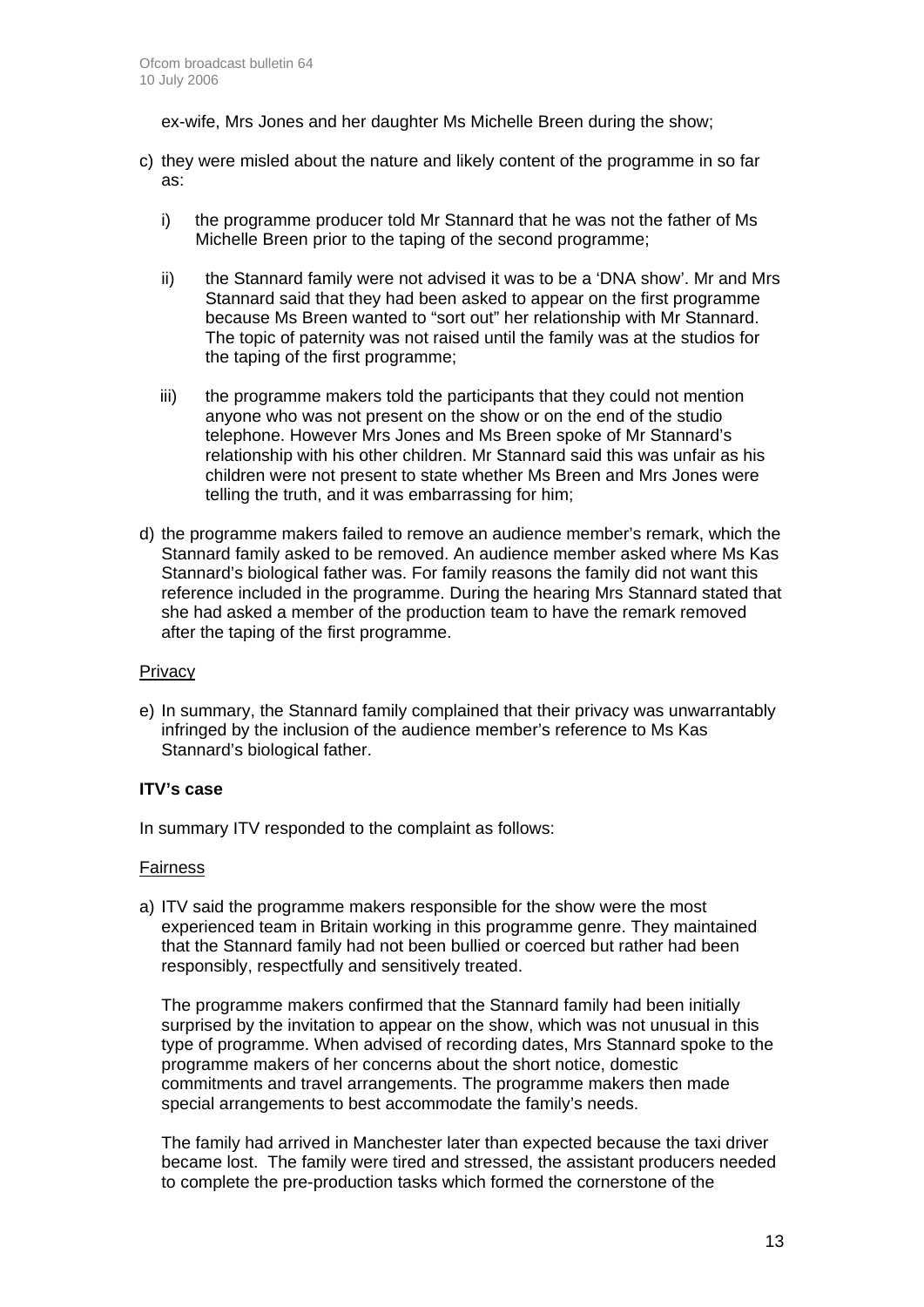production for this style of programme. This meant getting answers to questions. These documents had to be produced to ensure the programme was accurate and fair.

 At the hearing, the Committee enquired about the hurried pre-production period and short notice given to participants. The assistant producer stated that it was not uncommon for programmes of this nature to be pulled together at the last minute and that the production of the Jerry Springer series had particular time constraints as the host was only available for two weeks. The Committee asked the programme makers if the participants were ever provided with written guidelines or information about the production process. The programme makers said that though no hardcopy information is given to participants, the production team remained in contact with all participants during the production period and were always available to provide verbal information or assurance.

- b) ITV said the Stannard family's complaint, that Mrs and Ms Kas Stannard had been prevented from addressing the other participants, was implausible. ITV said to do this would be to fly in the face of the dynamic and everyday content of the series, format and genre.
- c) In relation to the complaint that the Stannard family was misled about the nature and likely content of the programme, ITV responded as follows:
	- i) ITV said that the producer emphatically denied that he told Mr Stannard he could not be Ms Michelle Breen's father. ITV explained the programme makers were very experienced in the sensitive handling of DNA results and followed a clear protocol which prevented such a disclosure.
	- ii) ITV said that the first programme was never planned or envisaged as a 'DNA show', and for that reason the programme makers did not describe it in that way to the Stannard family. ITV maintained that it had been made clear to the family from the outset that DNA testing was not the key issue and it was not the intention to make it a focal point of the programme. However, on the day of recording an audience member had made the suggestion of a DNA test. After the recording, Mr Stannard was asked how he wished to proceed with regards to a DNA test. It was made abundantly clear to the family that he was under no pressure to take a test, however upon consideration, Mr Stannard agreed and provided DNA swabs. The participants understood that they would receive the test results during the second programme, to be recorded the following week.
	- iii) In relation to the Stannard family's complaint that they were told they could not mention other family members on the show, ITV suggested that there had been a misunderstanding which led to the belief that the family had been treated unfairly in comparison to Mr Stannard's ex-wife Mrs Jones and her daughter Ms Michelle Breen. ITV explained that all guests are routinely told, before the start of recording, that they must not make claims about third parties who are not present. ITV apologised if a misunderstanding had arisen but did not believe that the Stannard family had been treated unfairly as a result.

During the hearing ITV acknowledged that Mrs Jones and Ms Breen had alleged that Mr Stannard was no longer in contact with his other children. ITV said that this did not result in unfairness to Mr Stannard as on-air, he was provided with an opportunity to respond, and clearly stated that he remained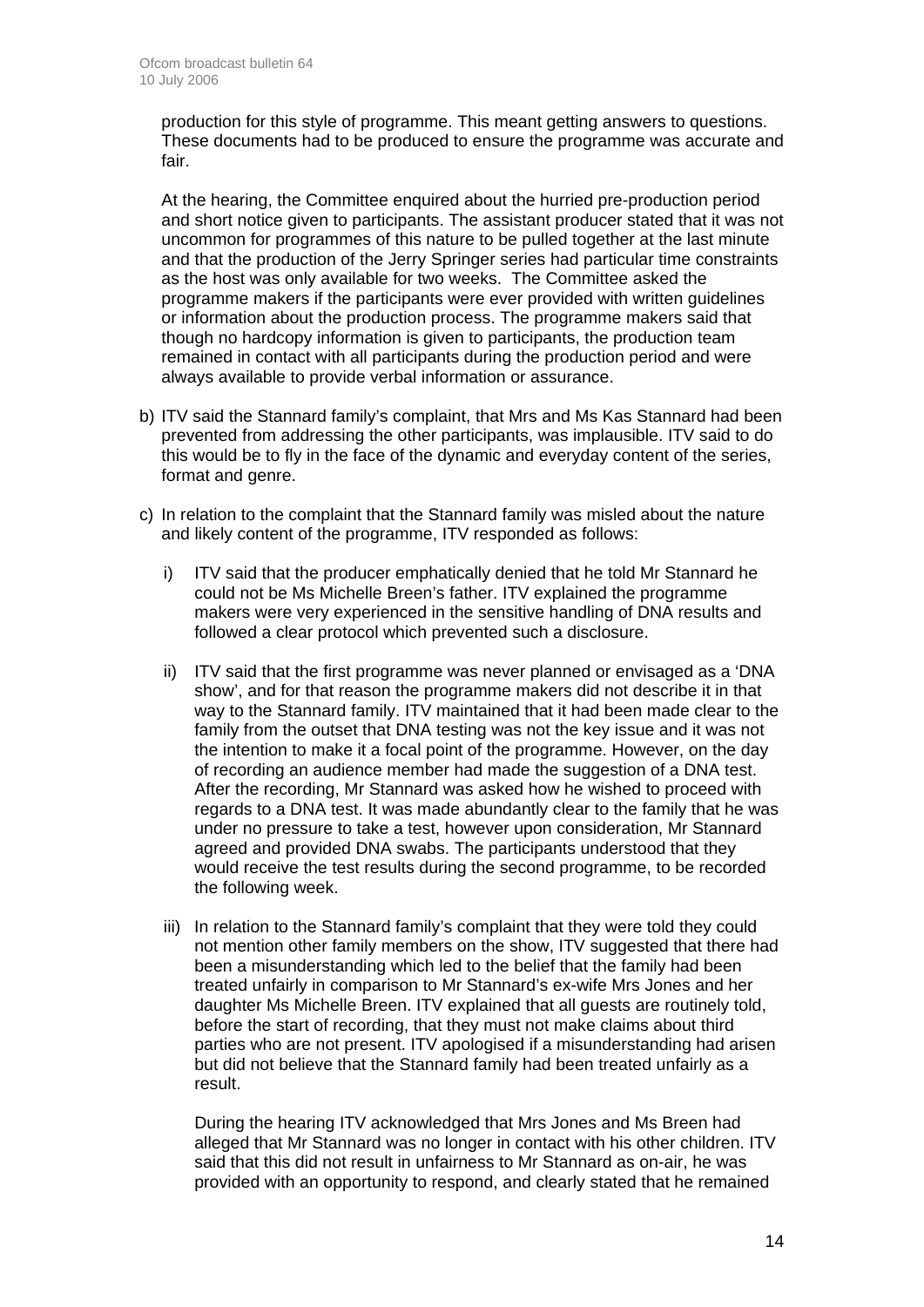in contact with all of his children.

d) The production team had no record or recollection of giving the Stannard family assurances to edit out audience references to Ms Kas Stannard's biological father. Nor do they recall such a request being made by the Stannard family. ITV said had such a request been made, it would have been honoured during editing. In addition, ITV maintained that such a reference would not in itself have constituted unfairness towards the family.

At the hearing ITV said that if they had been aware that the subject of Ms Kas Stannard's biological father was particularly sensitive, they would have taken it into consideration during editing. However, in the circumstances, the programme makers said they were not aware that the reference alone would cause distress to the family.

### **Privacy**

e) As stated above, the production team had no record or recollection of giving the Stannard family assurances, to edit out references to Ms Kas Stannard's biological father. Nor do they recall such a request being made by the Stannard family. ITV contended that such a reference would not in itself have constituted an unwarranted infringement of the family's privacy.

### **Decision**

Ofcom's statutory duties include the application, in the case of all television and radio services, of standards which provide adequate protection to members of the public and all other persons from unfair treatment in programmes included in such services.

In carrying out its duties, Ofcom has regard to the need to secure that the application of these standards is in the manner that best guarantees an appropriate level of freedom of expression. Ofcom is also obliged to have regard in all cases, to the principles under which regulatory activities should be transparent, accountable, proportionate and consistent and targeted only at cases in which action is needed.

### Fairness

a) The Stannard family complained that they had been bullied and coerced to appear and continue to appear in the programmes. Though it was clear to the Committee that the production team keenly sought the Stannard family's involvement in the programme, in the Committee's opinion the persuasion tactics of the programme makers were not of such a nature that it could be said that the Stannard family was actually coerced into appearing. It was clear to the Committee from the facts reported by both parties that it remained open to the Stannard family to have refused the offer. However, the family did not do so and it was evident that the Stannard family had voluntarily consented to their participation in the programme.

 The Committee therefore found that the Stannard family had not been bullied or coerced to appear in the first programme.

 In relation to the complaint that the family had been bullied into their continued appearance, Ofcom noted during the hearing that this did not, in fact, appear to be the complainants' primary concern. Rather, the complainants explained how they had felt pressured by the production process and, in particular, the lead-up to the taping of the first programme.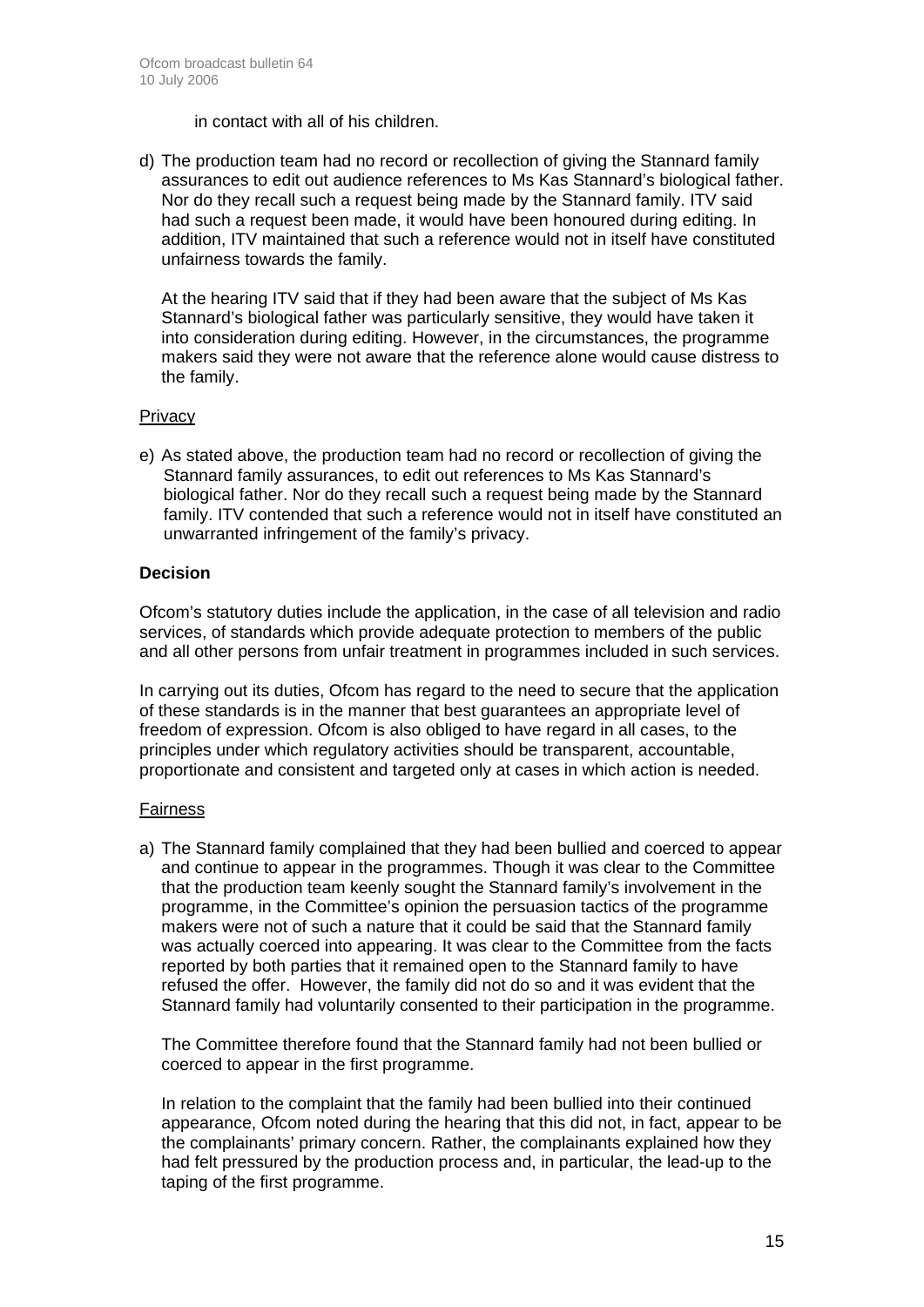The Fairness Committee heard submissions from the broadcaster about the production process in general. From these submissions it was clear to the Committee that production teams, in a series such as *The Springer Show,* are under significant pressure to ensure each episode is booked and sufficient information has been gathered from the participants prior to recording. In the case of this programme, the Committee acknowledged that the production process was demanding of both the Stannard family and the programme makers. In particular there was a very short time frame in which to organise the programme; the Stannard family was required to travel a considerable distance at short notice; it was necessary for both the production team and the Stannard family to work on pre-production tasks late into the night; and the family had been required to be ready early the following morning for recording of the programme.

 Whilst the Committee considered that the programme makers did not unfairly pressure the participants to take part in the programme, it did acknowledge that the Stannard family may not have been fully prepared for such a demanding production process. In particular, the Committee felt that for programmes of this nature, which generally centre on emotional and potentially distressing issues, it is important that clear information is provided to participants to help them prepare in advance for their appearance on the programme.

 As noted above (under ITV's case), information about the production process was provided orally by members of the production team, but nothing was provided in writing. The Committee understood this process and accepted that the production team had kept in constant contact with the participants during the process. Nevertheless, the Committee considered, given the tight timescales and pressured environment, that hardcopy information about the production process, the production schedule, and what was expected of the participants once taping of the programme had begun; might have prevented some of the confusion that was evident from the Stannard family's complaint and submissions to Ofcom.

 However, on the grounds of the actual complaint (that the Stannard family felt they had been unfairly bullied and coerced), as set out above, the Fairness Committee had not seen or heard any persuasive evidence that this had been the case and therefore found that the matters complained of under this head of the complaint did not result in any unfair treatment in the programme as broadcast.

b) Mrs and Ms Kas Stannard complained that they were advised not to address Mrs Jones and Ms Michelle Breen. ITV maintained that such a complaint was implausible as to do so would prevent the programme from 'working'.

 In cases where there are differing accounts of events between the complainant and broadcaster, it is important to note that Ofcom does not have remit to act as a fact finding tribunal. Rather, Ofcom is responsible for determining whether a particular broadcast has resulted in unfairness to an individual or organisation.

 In the circumstances of this case, the Committee noted that in the programme as broadcast, both Mrs and Ms Kas Stannard engaged in verbal dialogue with Ms Breen and Mrs Jones. The Committee considered that during the programme the Stannard family did not appear disadvantaged by the format of the programme and were able successfully to put their views forward. The Committee also noted that the format of such programmes is for parties on stage to address each other.

As a result, the Fairness Committee found there had been no unfair treatment of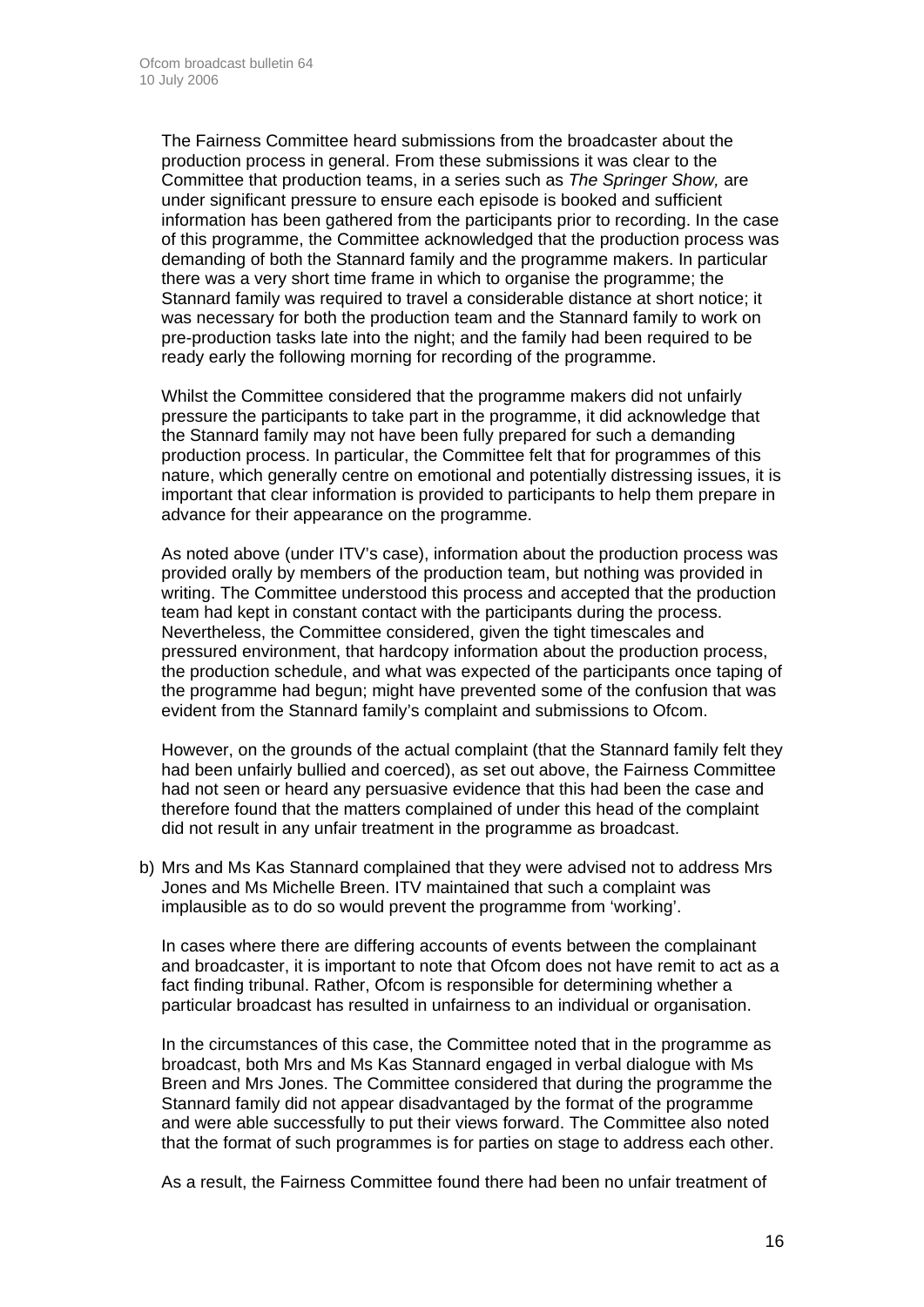the Stannard family in this respect in the programme as broadcast.

- c) In relation to the complaint that the Stannard family was misled about the nature and likely content of the programme, the Committee found as follows:
	- i) The Stannard family complained that they had been misled about the likely content of the second programme by the producer. Mr Stannard claimed the producer had told him that he could not be the father of Ms Michelle Breen prior to the taping of the second show. In both their written and oral submissions to Ofcom, ITV and the programme makers denied that the producer had made such a comment.

The Committee considered when the alleged conversation supposedly took place. Mr Stannard said the programme producer made the comment in Manchester the day before the taping of the second programme. However, the Committee noted that by this time the family had already agreed to participate in the second programme and had travelled to Manchester for the taping (during which the DNA results would be revealed). Under these circumstances, the Committee found that the order of events suggested that even if the producer had made the comment that the Stannard family alleged he made (that Mr Stannard could not be the father of Ms Michelle Breen) this could not have played a role in securing the family's agreement to participate in the second programme.

The Committee was satisfied that the family had not been misled about the likely content of the second programme because the family had already agreed to take part in a DNA results programme onstage during the first programme, and backstage after the first programme recording. This was before they travelled to Manchester and before the alleged conversation with the programme producer.

Accordingly, the Fairness Committee found there had been no unfair treatment of the Stannard family in this respect in the programme as broadcast.

 ii) The Committee questioned ITV and the Stannard family about the genesis of the show and how the question of carrying out a DNA test first arose. Both parties' submissions confirmed the Committee's impression from having viewed the first show, that the programme largely centred on the breakdown in the relationship between Ms Breen and Mr Stannard. ITV confirmed that this was the intended focus of the show and that the production team had not planned that DNA testing would be a discussion topic within the show.

In the light of these considerations, the Committee was satisfied that the focus of the first programme was such that the programme makers were not required to describe it to the Stannard family as a "DNA show".

As regards the topic of paternity, during the hearing ITV said they were certain that before the taping of the first programme, the family had been aware that the topic of Ms Breen's paternity might be raised during the programme. The Stannard family confirmed they were aware of this before the first programme was recorded.

The Committee also noted that the Stannard family's letter of complaint to Ofcom, (dated 30 May 2005) stated that Mr Stannard had been contacted by a member of staff working on the Springer Show and had been told that his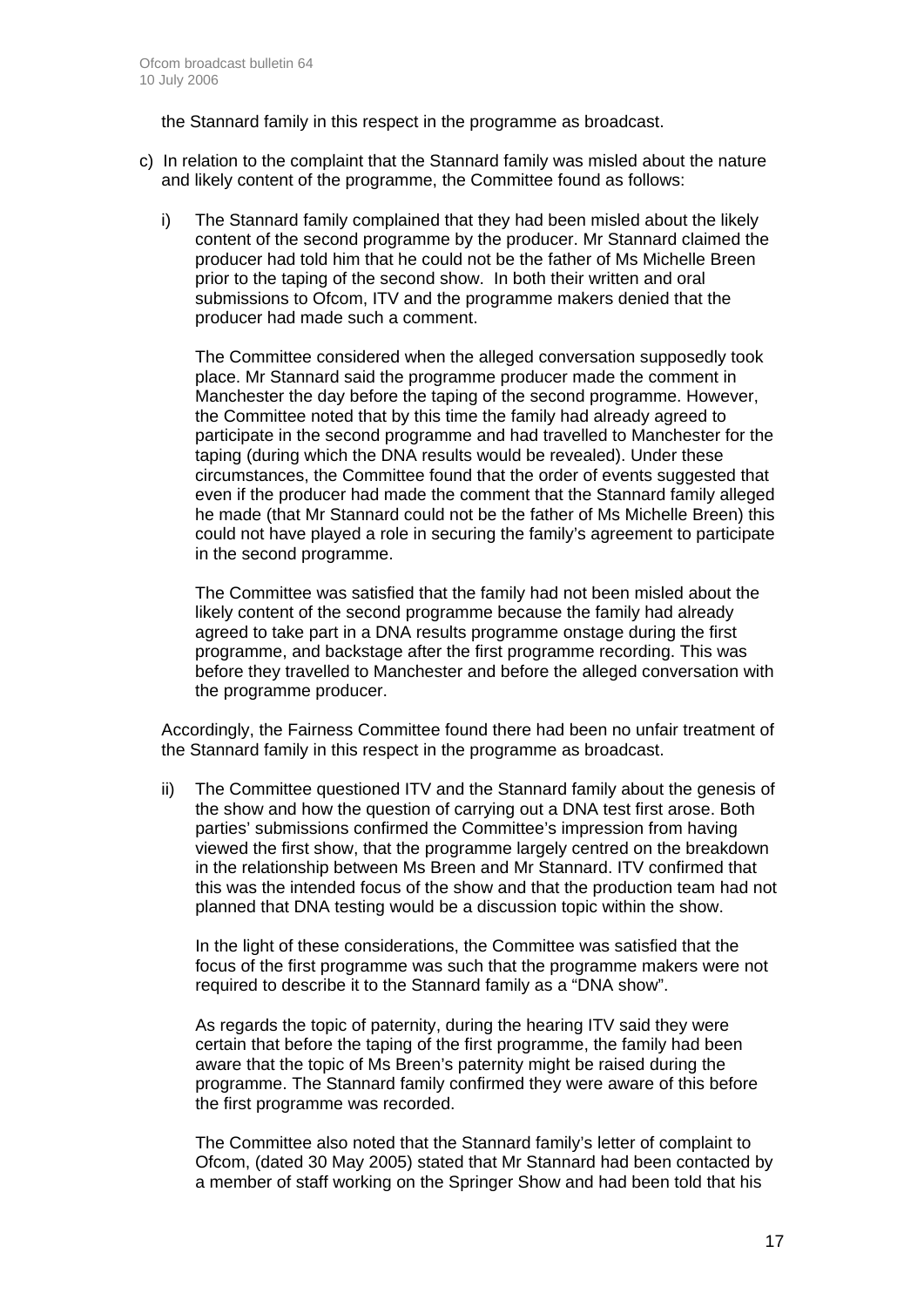daughter wanted to sort things out and have it proved that he was her father.

In light of this and the parties' submissions at the hearing, the Committee was satisfied that the Stannard family did have an accurate understanding of the likely content of the first programme. In particular, the Committee considered that the Stannard family had been aware, or ought to have been aware from what they had been told by the programme makers, that the topic of Ms Breen's paternity was likely to be raised.

On the basis of these considerations in relation to this element of the complaint, the Fairness Committee found no unfairness resulted to the Stannard family in the programme as broadcast.

iii) The Stannard family complained that it was unfair for the programme makers to allow Mrs Jones and Ms Breen to mention other family members on the show when, prior to recording, they had understood that all the participants had been asked not to do so.

During the hearing ITV confirmed that participants had been emphatically told not to mention any third party in order to avoid anything being said that was potentially defamatory of anyone not present in person or over a live telephone connection. ITV explained that sometimes participants do nonetheless refer to others and that when this happens such references are checked by the compliance department and edited out if they are considered to be potentially unfair or defamatory. The Committee understood the programme makers' reasons for taking these steps and agreed that this reflected standard industry practice.

Contrary to being told not to refer to third parties who were not present, Mrs Jones and Ms Breen referred to Mr Stannard's other children during the programme, claiming that Mr Stannard was no longer in contact with his other children. During the hearing, Mr Stannard explained to the Committee that he felt this reference was unfair as the children could not respond to the allegation and it was embarrassing for him. The Committee agreed that the comment was capable of portraying Mr Stannard in a negative way as it criticised his performance as a father and was capable therefore of leading to possible unfairness in the programme.

Where a programme alleges wrongdoing or incompetence, or contains a damaging critique of an individual or organisation, those criticised should normally be given an appropriate opportunity to respond or comment. In considering whether or not the inclusion of the comment in the programme as broadcast resulted in unfairness to the Stannard family the Committee noted that Mr Stannard was offered an opportunity to respond to the allegation that he no longer kept in contact with his other children and that Mr Stannard's vigorous denial had been included in the programme as broadcast.

In the circumstances, therefore, the Fairness Committee concluded that the inclusion of Mrs Jones and Ms Breen's reference to other family members did not result in unfairness to the Stannard family. The Committee also noted that this programme was specifically about Mr Stannard's relationship with Ms Michelle Breen and his role as a father. It was therefore likely that Mr Stannard was going to be criticised in this respect, but importantly, in the Committee's view, Mr Stannard was given the opportunity to respond.

In all the circumstances, Ofcom found that the Stannard family were not misled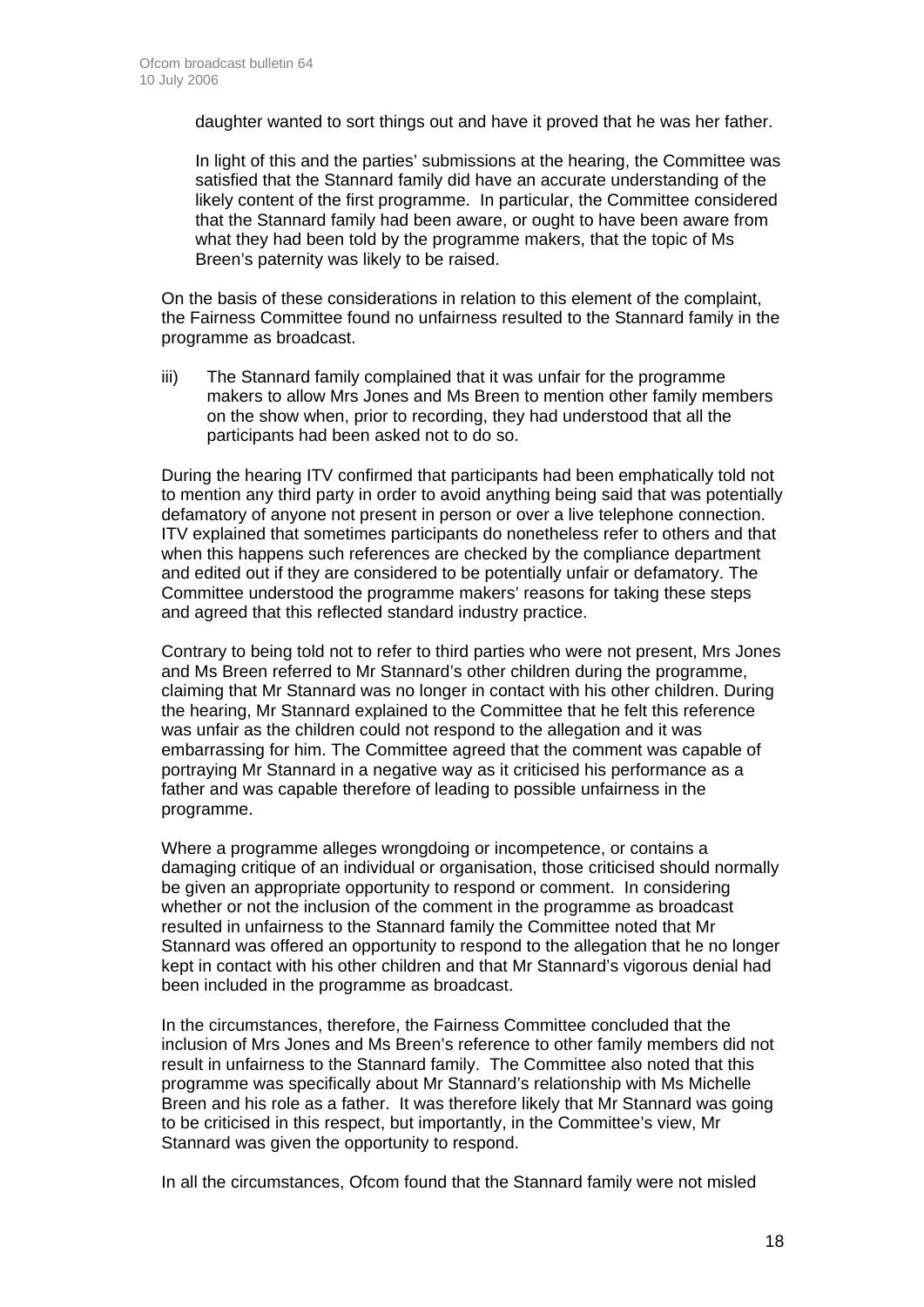about the likely content of the programme. Ofcom no unfairness in this respect.

d) The Stannard family complained that the programme makers failed to remove a reference made in the programme about Ms Kas Stannard's biological father, as the Stannard family believed ITV had promised to do. ITV stated that they had never received a request to have the reference removed and at the time of editing, were not aware that the inclusion of any reference to Ms Kas Stannard's biological father would cause distress to the family.

As mentioned above, in cases where there are varied accounts of events between the complainant and broadcaster, Ofcom is not able to act as a fact finding tribunal. On this point, the Committee could not determine conclusively whether or not the Stannard family had been told that the reference would be removed. The Committee therefore considered whether it was possible to determine whether the reference was *capable* of resulting in unfairness to the Stannard family in the programme as broadcast.

The Committee considered the nature of the reference which had been made by an audience member in the context of a question addressed to Ms Kas Stannard. Rather than being a comment about Ms Kas Stannard's father the question simply asked as to his whereabouts to which Ms Kas Stannard replied that he was "dead". This was the only reference made in the programme to her biological father.

The Committee noted that Jerry Springer had highlighted the issue of paternity at the beginning of the programme (in relation to Ms Breen) and had also made it clear that Mr Stannard was not Ms Kas Stannard's biological father. The Committee considered that viewers would have interpreted the question about the location of Ms Kas Stannard's father in light of this. The Committee also considered that the question itself would have been taken at face value by viewers.

Turning to the Stannard family's concerns about the reference, it was clear to the Committee that the family knew the programme would raise issues about parentage and that the production team had gone through a checklist with the family in an attempt to identify any potentially difficult areas that the family might want to avoid. The Committee accepted that ITV would have cut out any comment that related to an issue they had been made aware of. The Committee noted, on the evidence provided in both the written and oral submissions, that the Stannard family had been unable to show that they had made the programme makers aware that the circumstances of Ms Kas Stannard's relationship with her biological father were so sensitive that a reference alone would cause distress to the family.

On this basis and on the basis that it was unlikely that viewers would have been left with an unfair impression of the Stannard family as a result of the comment, the Committee concluded that the inclusion of the audience member's reference to Ms Kas Stannard's biological father did not lead to unfairness in the programme as broadcast.

The Fairness Committee found there had been no unfair treatment of the Stannard family in this respect in the programme as broadcast.

### **Privacy**

The line to be drawn between the public's right to information and the citizen's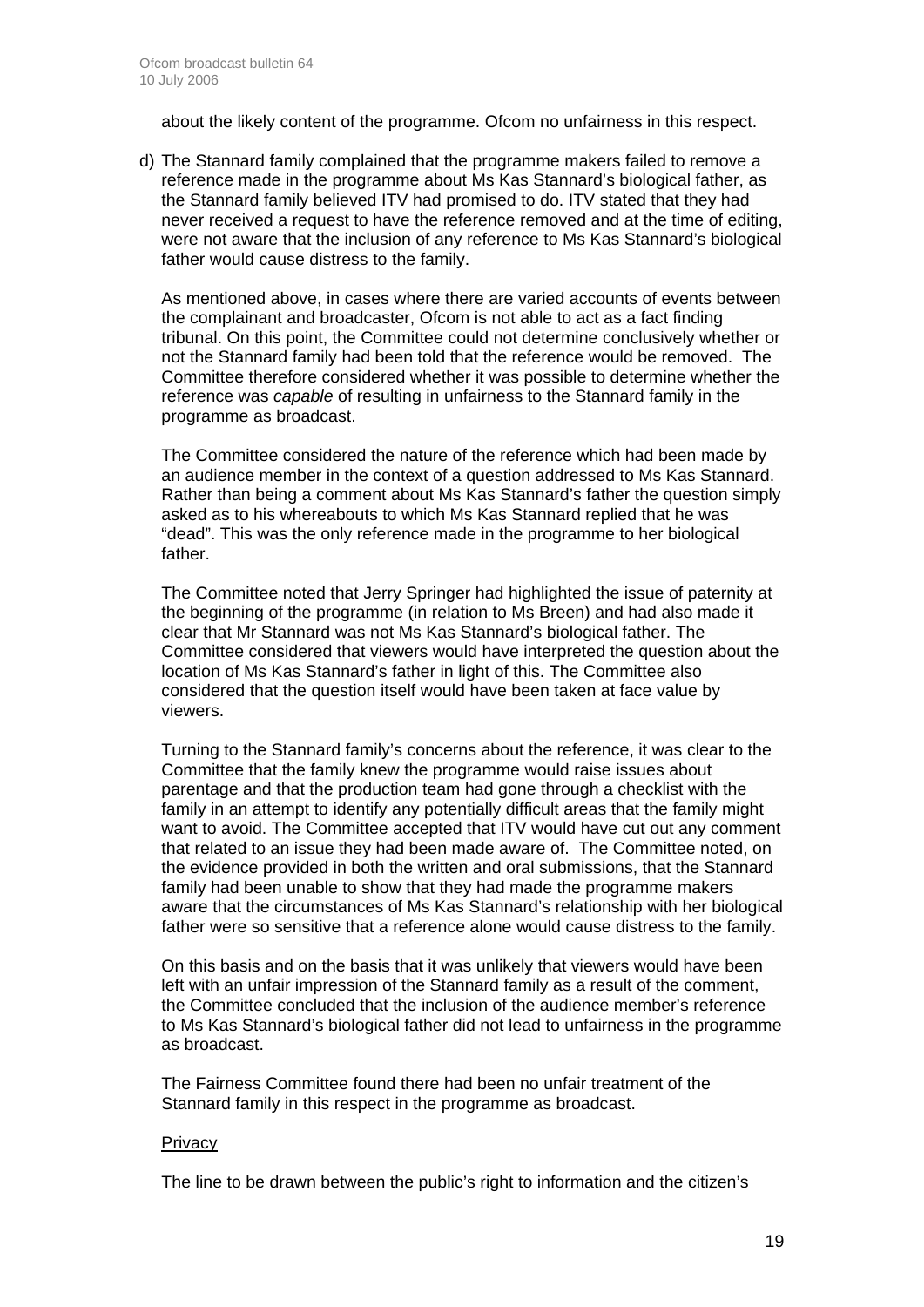right to privacy can sometimes be a fine one. When considering and adjudicating on a complaint of unwarranted infringement of privacy, Ofcom must therefore address itself to two distinct questions: First, has there been an infringement of privacy? Second, if so, was it warranted?

The Committee considered whether or not the audience member's reference to Ms Kas Stannard's biological father infringed the Stannard family's privacy in the programme as broadcast. As noted above, viewers would have been aware that Mr Stannard was not Ms Kas Stannard's biological father and would have understood the question from the audience in the context of the questioner wanting to know how he fitted into the situation. Given the family's appearance on the programme, the Committee did not consider therefore that the audience reference revealed information about the Stannard family that was of an inherently sensitive or private nature.

The Committee sympathised with Ms Kas Stannard, and appreciated that her relationship with her father was such that a reference to him could cause her distress. However, the Committee also considered that for this to have amounted to an infringement of her privacy, in the context of a "confessional" show that focuses on relationships and deals inherently with matters of a private nature, ITV would have to have been aware of this fact and, being aware of it, would have to have taken a conscious decision to include the reference. Since the reference was outwardly benign and since the Stannard family had been unable to demonstrate that they had made the programme makers aware of the sensitivity of Ms Kas Stannard's relationship with her biological father, the Committee concluded that there had been no infringement of the Stannard family's privacy. Having found that there was no infringement of privacy, it was not necessary for the Committee to consider whether any infringement of privacy was warranted.

Accordingly the Fairness Committee found no unwarranted infringement of privacy in the programme as broadcast.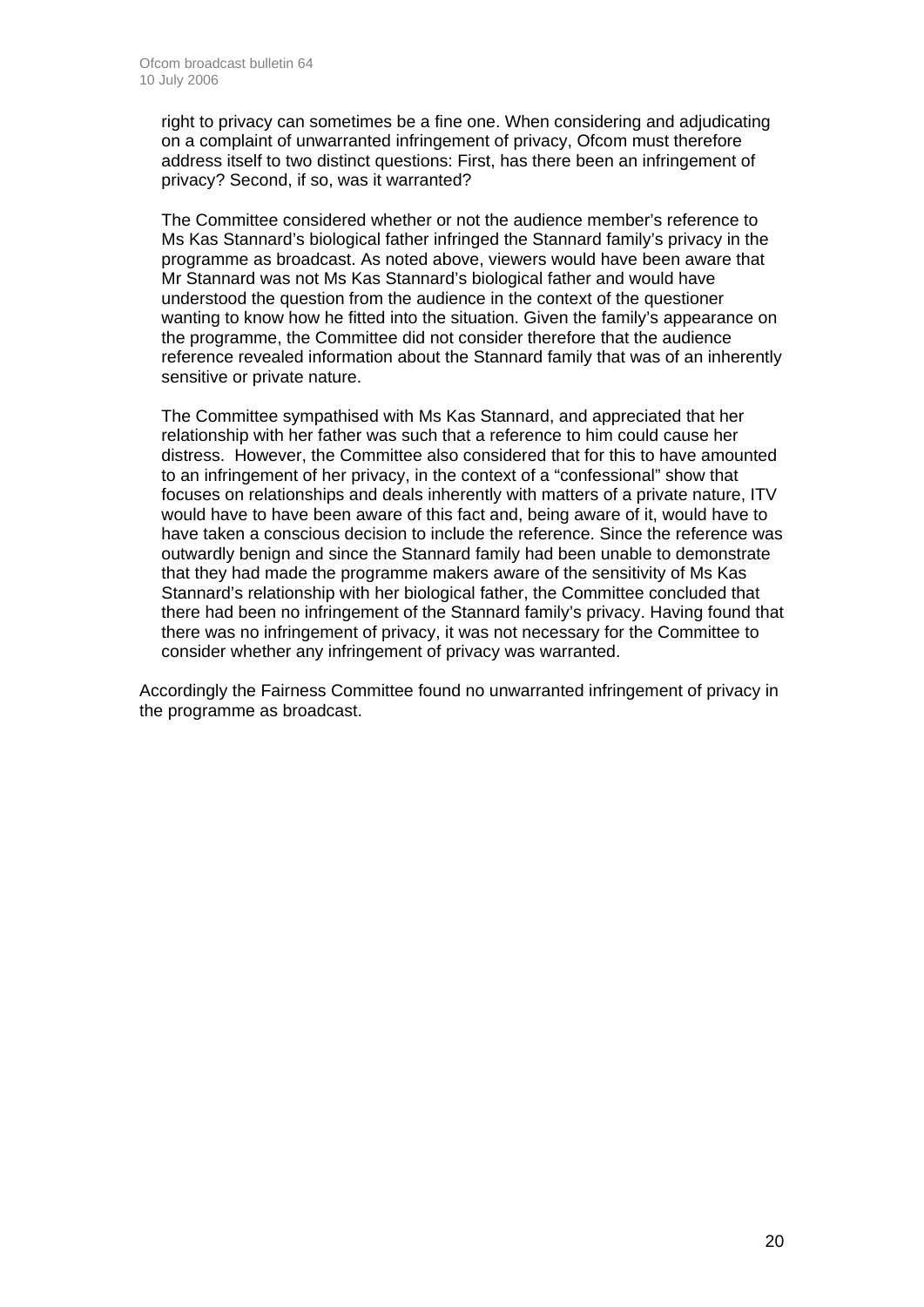# **Other programmes not in breach/out of remit**

# **7 June – 20 June 2006**

| Programme                                | <b>Trans</b><br><b>Date</b> | <b>Channel</b>                 | Category                            | No of<br>complaints |
|------------------------------------------|-----------------------------|--------------------------------|-------------------------------------|---------------------|
| 10 Years Younger                         | 31/05/2006                  | Channel 4                      | <b>Generally Accepted Standards</b> | $\mathbf 1$         |
| 10 Years Younger                         | 07/06/2006                  | Channel 4                      | Offensive language                  | $\overline{2}$      |
| 8 Out of 10 Cats                         | 09/06/2006                  | Channel 4                      | <b>Generally Accepted Standards</b> | $\overline{2}$      |
| 99 Ways to Lose                          |                             |                                |                                     |                     |
| Your Virginity                           | 19/05/2006                  | Channel 4                      | <b>Generally Accepted Standards</b> | 1                   |
| Alan Brazil Sports                       |                             |                                |                                     |                     |
| <b>Breakfast</b>                         | 25/04/2006                  | Talksport                      | Crime Incitement/Encouragement      | 1                   |
| <b>Australian Princess</b>               | 05/02/2006                  | ITV <sub>2</sub>               | Offensive language                  | $\overline{2}$      |
| <b>Bald</b>                              | 02/06/2006                  | <b>Reality TV</b>              | Offensive language                  | 1                   |
| <b>BBC News</b>                          | 06/06/2006                  | BBC1                           | Scheduling                          | 1                   |
| <b>BBC News</b>                          | 13/06/2006                  | BBC1                           | Offensive language                  | 1                   |
| <b>BBC News</b>                          | 15/06/2006                  | BBC1                           | Due Impartiality/Bias               | 1                   |
| <b>BBC Radio</b><br>Manchester           | 04/05/2006                  | <b>BBC Radio</b><br>Manchester | <b>Generally Accepted Standards</b> | 1                   |
| <b>Big Brother 7</b>                     | 22/05/2006                  | Channel 4                      | <b>Generally Accepted Standards</b> | $\overline{4}$      |
| <b>Big Brother 7</b>                     | 18/05/2006                  | Channel 4                      | Offensive language                  | $\mathbf{1}$        |
| <b>Big Brother 7</b>                     | 21/05/2006                  | Channel 4                      | <b>Generally Accepted Standards</b> | 3                   |
| Big Brother 7                            | 25/05/2006                  | Channel 4                      | <b>Generally Accepted Standards</b> | 1                   |
| Big Brother 7                            | 24/05/2006                  | Channel 4                      | <b>Generally Accepted Standards</b> | $\overline{2}$      |
| <b>Big Brother 7</b>                     | 26/05/2006                  | Channel 4                      | <b>Hypnosis Subliminal</b>          | 1                   |
| Big Brother 7                            | 26/05/2006                  | Channel 4                      | Offensive language                  | 1                   |
| <b>Big Brother 7</b>                     | 30/05/2006                  | Channel 4                      | <b>Generally Accepted Standards</b> | $\overline{2}$      |
| <b>Big Brother 7</b>                     | 01/06/2006                  | Channel 4                      | <b>Generally Accepted Standards</b> | 1                   |
| Big Brother 7                            | 29/05/2006                  | Channel 4                      | Offensive language                  | 1                   |
| Big Brother 7                            | 05/06/2006                  | Channel 4                      | Sex/Nudity                          | 1                   |
| Big Brother 7                            | 04/06/2006                  | E <sub>4</sub>                 | <b>Generally Accepted Standards</b> | 1                   |
| <b>Big Brother 7</b>                     | 04/06/2006                  | Channel 4                      | Offensive language                  | 1                   |
| <b>Big Brother 7</b>                     | 09/06/2006                  | Channel 4                      | <b>Generally Accepted Standards</b> | $\overline{2}$      |
| <b>Big Brother 7</b>                     | 13/06/2006                  | Channel 4                      | <b>Generally Accepted Standards</b> | 1                   |
| <b>Big Brother's Big</b><br><b>Brain</b> | 29/05/2006                  | Channel 4                      | <b>Generally Accepted Standards</b> | 1                   |
| <b>Big Brother's Big</b><br>Mouth        | 18/05/2006                  | E <sub>4</sub>                 | <b>Generally Accepted Standards</b> | 1                   |
| Big Game TV                              | 25/05/2006                  | Big Game TV                    | Competitions                        | 1                   |
| <b>Brainteaser</b>                       | 30/05/2006                  | Five                           | Competitions                        | $\mathbf{1}$        |
| <b>Brat Camp</b>                         | 31/03/2006                  | Channel 4                      | U18 in Programmes                   | $\mathbf 1$         |
| <b>Bratz</b>                             | 24/04/2006                  | ITV1                           | <b>Generally Accepted Standards</b> | 1                   |
| Breakfast - BBC R5                       |                             | <b>BBC Radio 5</b>             |                                     |                     |
| Live                                     | 14/06/2006                  | Live                           | Due Impartiality/Bias               | 1                   |
| Bring Back. One Hit                      |                             |                                |                                     |                     |
| Wonders                                  | 09/06/2006                  | Channel 4                      | <b>Generally Accepted Standards</b> | 1                   |
| <b>Cartoon Network</b>                   | 08/05/2006                  | Cartoon<br>Network             | Competitions                        | 1                   |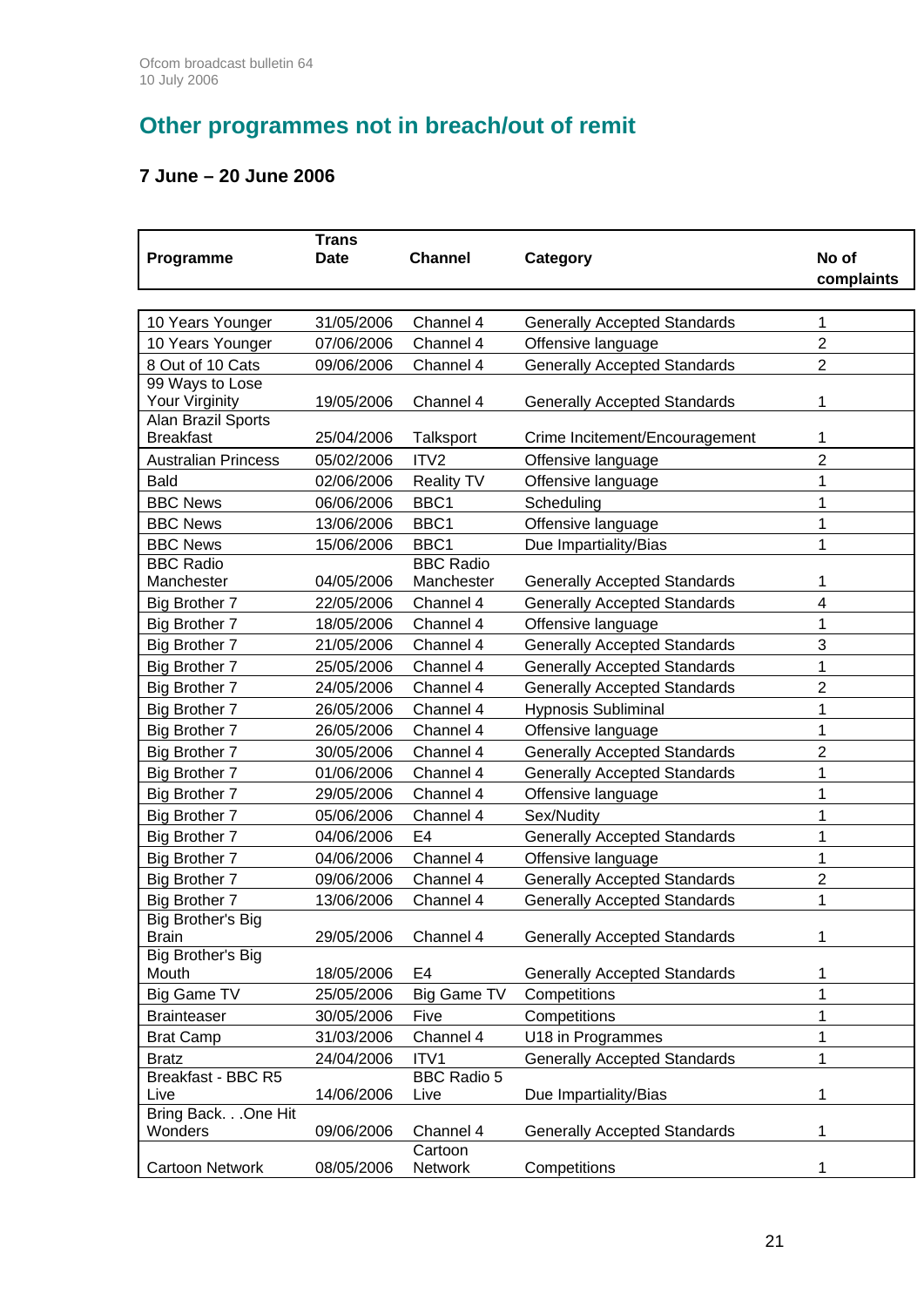|                                           |            | Hollywood          |                                     |                |
|-------------------------------------------|------------|--------------------|-------------------------------------|----------------|
| Cash House                                | 27/05/2006 | TV                 | Competitions                        | 1              |
| <b>Century FM</b>                         | 16/05/2006 | <b>Century FM</b>  | Competitions                        | 1              |
| Channel 4 News                            | 23/05/2006 | Channel 4          | Substance Abuse                     | 1              |
| Channel U                                 | 05/05/2006 | Channel U          | Competitions                        | 1              |
| Christian O'Connel                        | 02/06/2006 | Virgin<br>105.8FM  | <b>Generally Accepted Standards</b> | 1              |
| Colin and Justin's<br>How Not to Decorate | 23/05/2006 | Five               | <b>Religious Offence</b>            | 1              |
| <b>Coronation Street</b>                  |            | ITV1               |                                     |                |
|                                           | 18/05/2006 |                    | Advertising                         | 1              |
| <b>Coronation Street</b>                  | 29/05/2006 | ITV <sub>2</sub>   | <b>Generally Accepted Standards</b> | 1              |
| Countdown                                 | 23/05/2006 | Channel 4          | Offensive language                  | 1              |
| Deal Or No Deal                           | 22/05/2006 | Channel 4          | Competitions                        | 1              |
| Deal Or No Deal                           | 25/05/2006 | Channel 4          | Competitions                        | 1              |
| Deal Or No Deal                           | 31/05/2006 | Channel 4          | Competitions                        | 1              |
| Derren Brown: Trick                       |            |                    |                                     |                |
| of the Mind                               | 16/04/2006 | Channel 4          | Exorcism/Occult                     | 1              |
| Dil Pardesi Ho Gaya                       | 01/01/2006 | <b>MATV</b>        | Offence                             | 1              |
| Dispatches - Mad<br><b>About Animals</b>  | 15/05/2006 | Channel 4          | Due Impartiality/Bias               | 3              |
| Dispatches: The New                       |            |                    |                                     |                |
| Fundamentalists                           | 06/03/2006 | Channel 4          | <b>Religious Offence</b>            | 3              |
| Doctor Zhivago                            | 20/05/2006 | ITV1               | Violence                            | 1              |
|                                           |            | 100.7 Heart        |                                     |                |
| <b>Drivetime</b>                          | 15/05/2006 | <b>FM</b>          | Crime Incitement/Encouragement      | 1              |
| Emmerdale                                 | 28/05/2006 | ITV1               | Sex/Nudity                          | 1              |
| Emmerdale                                 | 31/05/2006 | ITV1               | Offensive language                  | 1              |
| Emmerdale                                 | 01/06/2006 | ITV1               | <b>Generally Accepted Standards</b> | 1              |
| <b>Eurovision Song</b>                    |            |                    |                                     |                |
| Contest                                   | 20/05/2006 | BBC1               | <b>Generally Accepted Standards</b> | 1              |
| <b>Eurovision Song</b>                    |            |                    |                                     |                |
| Contest                                   | 20/05/2006 | BBC1               | <b>Generally Accepted Standards</b> | 1              |
| Feedback                                  | 31/03/2006 | <b>BBC Radio 4</b> | <b>Generally Accepted Standards</b> | 1              |
| <b>Fifth Gear</b>                         | 15/05/2006 | Five               | Offensive language                  | 1              |
| <b>Fifth Gear</b>                         | 29/05/2006 | Five               | Crime Incitement/Encouragement      | 3              |
| Full Length and                           |            |                    |                                     |                |
| Fabulous                                  | 28/05/2006 | ITV1               | <b>Religious Offence</b>            | 1              |
| <b>GMTV</b>                               | 17/05/2006 | ITV1               | Crime Incitement/Encouragement      | 1              |
| <b>GMTV</b>                               | 26/05/2006 | ITV1               | Competitions                        | $\overline{2}$ |
| <b>GMTV</b>                               | 01/06/2006 | ITV1               | <b>Generally Accepted Standards</b> | $\overline{c}$ |
| God's Next Army                           | 05/06/2006 | Channel 4          | Religious Offence                   | $\overline{c}$ |
| Grab a Grand                              | 28/03/2006 | You Play TV        | Competitions                        | 1              |
| Grab a Grand                              | 05/04/2006 | You Play TV        | Competitions                        | 1              |
| Grab a Grand                              | 05/05/2006 | <b>Reality TV</b>  | Competitions                        | 1              |
| <b>Graham Stewart's</b>                   |            |                    |                                     |                |
| Afternoon Edition                         | 17/04/2006 | <b>Talk 107</b>    | <b>Religious Offence</b>            | 1              |
| Hart's War                                | 28/05/2006 | Five               | Dangerous behaviour                 | 1              |
| Holiday Hit Squad                         | 18/05/2006 | BBC1               | Advertising                         | 1              |
| Hollyoaks                                 | 31/05/2006 | E <sub>4</sub>     | Advertising                         | 1              |
| Homechoice                                | 30/05/2006 | Homechoice         | Violence                            | 1              |
| Human Traffic                             | 30/05/2006 | Sky One            | Sex/Nudity                          | 1              |
| <b>Hype Williams</b>                      |            |                    |                                     |                |
| <b>Directed</b>                           | 15/04/2006 | <b>Kiss</b>        | <b>Religious Offence</b>            | 1              |
| I Didn't Divorce My                       | 28/02/2006 | BBC1               | U18 in Programmes                   | 1              |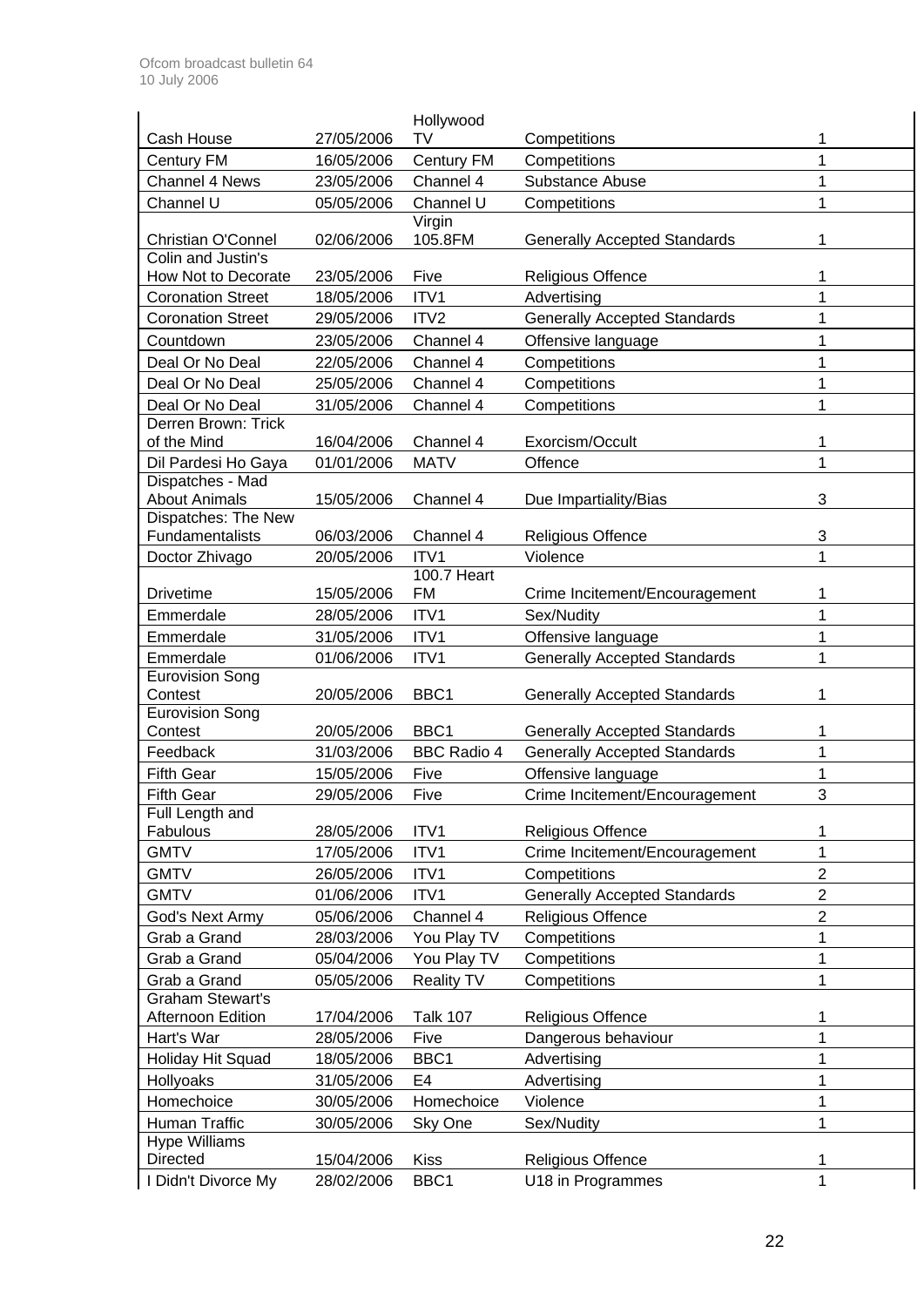| Kids                              |            |                    |                                     |                |
|-----------------------------------|------------|--------------------|-------------------------------------|----------------|
| I'm Sorry I Haven't A             |            |                    |                                     |                |
| Clue                              | 15/06/2006 | <b>BBC Radio 4</b> | <b>Generally Accepted Standards</b> | 1              |
| lain Lee                          | 17/04/2006 | LBC97.3            | <b>Generally Accepted Standards</b> | 1              |
| lain Lee                          | 11/05/2006 | LBC97.3            | Crime Incitement/Encouragement      | 1              |
| Insider                           | 09/02/2006 | TV3                | U18 in Programmes                   | 1              |
| <b>ITV News</b>                   | 17/05/2006 | ITV1               | <b>Generally Accepted Standards</b> | $\overline{2}$ |
| <b>ITV News</b>                   | 04/05/2006 | ITV1               | Dangerous behaviour                 | 1              |
| <b>ITV News</b>                   | 23/05/2006 | ITV1               | Due Impartiality/Bias               | $\overline{2}$ |
| <b>ITV News</b>                   | 29/03/2006 | ITV1               | Due Impartiality/Bias               | 1              |
| <b>ITV News</b>                   | 31/05/2006 | ITV1               | Due Impartiality/Bias               | 1              |
| <b>ITV News</b>                   | 03/06/2006 | ITV1               | Due Impartiality/Bias               | 1              |
| <b>ITV News</b>                   | 23/05/2006 | ITV1               | Due Impartiality/Bias               | 1              |
| James O'Brien                     | 01/06/2006 | LBC97.3            | <b>Generally Accepted Standards</b> | $\overline{2}$ |
| James Whale Show                  | 14/05/2006 | Talksport          | <b>Generally Accepted Standards</b> | 1              |
| Johnny Vaughan                    |            |                    |                                     |                |
| <b>Breakfast Show</b>             | 08/05/2006 | Capital FM         | <b>Generally Accepted Standards</b> | 1              |
| Key103FM                          | 07/02/2006 | <b>KEY103</b>      | Competitions                        | 1              |
| <b>Lip Service</b>                | 13/05/2006 | ITV2               | <b>Generally Accepted Standards</b> | 1              |
| Live football                     | 08/05/2006 | <b>Sky Sports</b>  | Offensive language                  | 1              |
| Lost Treasure                     | 09/12/2005 | <b>Sky Movies</b>  | Offensive language                  | 1              |
| Match of the Day                  | 03/06/2006 | BBC1               | <b>Generally Accepted Standards</b> | 1              |
| Match of the Day                  | 30/05/2006 | BBC1               | Violence                            | 1              |
| Mike Dickin                       | 06/05/2006 | <b>Talksport</b>   | Crime Incitement/Encouragement      | $\overline{2}$ |
| Mike Mendoza                      | 11/05/2006 | Talksport          | Crime Incitement/Encouragement      | 1              |
| Miss Match                        | 29/05/2006 | Channel 4          | Sex/Nudity                          | 1              |
| <b>Model Talk</b>                 | 16/05/2006 | Fashion TV         | Offensive language                  | 1              |
| Neighbours                        | 02/06/2006 | BBC1               | Inaccuracy/Misleading               | 1              |
| Never Mind the                    |            |                    |                                     |                |
| <b>Buzzcocks</b>                  | 10/04/2006 | BBC <sub>2</sub>   | <b>Substance Abuse</b>              | 1              |
| Newsbeat                          | 26/04/2006 | <b>BBC Radio 1</b> | Offensive language                  | 1              |
| Newsbeat                          | 11/06/2006 | <b>BBC Radio 1</b> | <b>Generally Accepted Standards</b> | 1              |
| Newsnight                         | 01/06/2006 | BBC <sub>2</sub>   | Due Impartiality/Bias               | 1              |
| Nice House, Shame                 |            |                    |                                     |                |
| About the Garden                  | 19/05/2006 | Five               | Offensive language                  | 1              |
| Nick Ferrari                      | 04/04/2006 | LBC97.3            | <b>Generally Accepted Standards</b> | 1              |
| Nighty Night                      | 11/05/2006 | BBC <sub>2</sub>   | <b>Generally Accepted Standards</b> | 1              |
| Panorama                          | 21/05/2006 | BBC1               | Due Impartiality/Bias               | 1              |
| Pickles - The Dog                 |            |                    |                                     |                |
| Who Won the World                 |            |                    |                                     |                |
| Cup                               | 03/06/2006 | ITV1               | Offensive language                  | 1              |
| Popworld                          | 27/05/2006 | Channel 4          | <b>Generally Accepted Standards</b> | 1              |
| Radio Faza                        |            | Radio Faza         |                                     |                |
| Nottingham                        | 08/01/2006 | Nottingham         | <b>Religious Offence</b>            | 1              |
| Ramsay's F Word                   | 12/06/2006 | Channel 4          | <b>Generally Accepted Standards</b> | 1              |
| Random Passage                    | 06/06/2006 | Five               | Sex/Nudity                          | 1              |
| <b>Real Football</b><br>Factories | 13/05/2006 | <b>Bravo</b>       | Crime Incitement/Encouragement      | 1              |
| <b>Real Football</b>              |            |                    |                                     |                |
| Factories                         | 16/05/2006 | <b>Bravo</b>       | Crime Incitement/Encouragement      | 1              |
| <b>RHS Chelsea Flower</b>         |            |                    |                                     |                |
| Show                              | 30/05/2006 | BBC1               | Advertising                         | 1              |
| RHS Chelsea Flower                | 26/05/2006 | BBC <sub>2</sub>   | Advertising                         | 1              |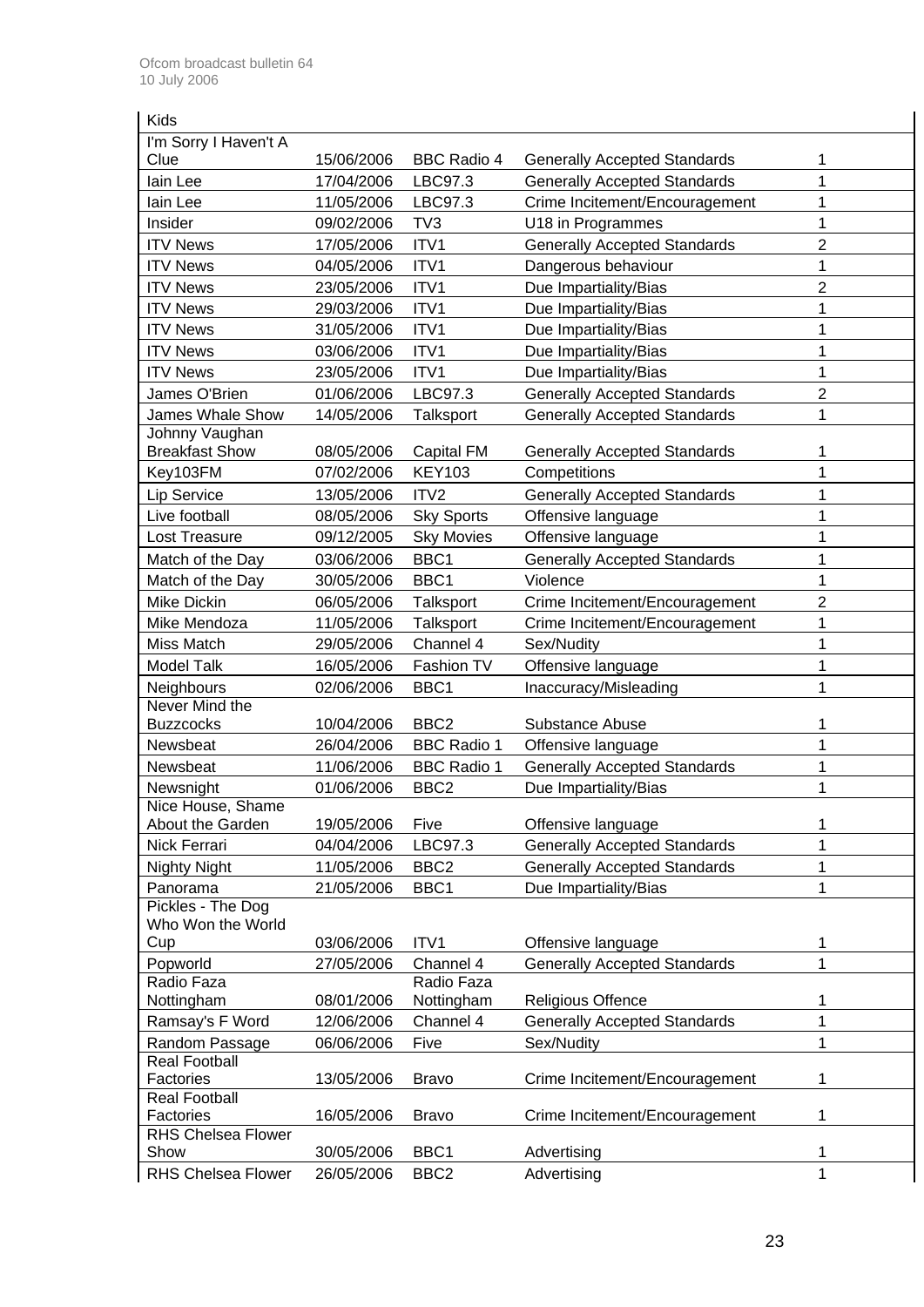| Show                               |                          |                     |                                                       |                     |
|------------------------------------|--------------------------|---------------------|-------------------------------------------------------|---------------------|
| Richard and Judy                   | 23/02/2006               | Channel 4           | Crime Incitement/Encouragement                        | 1                   |
|                                    |                          | National            |                                                       |                     |
| Robin Hood                         | 25/05/2006               | Geographic          | Inaccuracy/Misleading                                 | 1                   |
| Rovers Return Pub                  |                          |                     |                                                       |                     |
| Quiz                               | 02/06/2006               | <b>ITV Play</b>     | Competitions                                          | 1                   |
| Rugby                              | 04/06/2006               | BBC <sub>2</sub>    | Sex/Nudity                                            | 1                   |
| <b>Saturday Cooks</b>              | 10/06/2006               | ITV1                | <b>Generally Accepted Standards</b>                   | 1                   |
| <b>Scott Mills</b>                 | 26/04/2006               | <b>BBC Radio 1</b>  | Offensive language                                    | 1                   |
| Sky High                           | 25/05/2006               | ITV1                | Competitions                                          | 1                   |
| <b>Sky News</b>                    | 11/04/2006               | <b>Sky News</b>     | Dangerous behaviour                                   | 1                   |
| <b>Sky News</b>                    | 12/05/2006               | <b>Sky News</b>     | <b>Generally Accepted Standards</b>                   | 1                   |
| Soccer Aid Live from               |                          |                     |                                                       |                     |
| Old Trafford                       | 27/05/2006               | ITV1                | <b>Generally Accepted Standards</b>                   | 1                   |
| Soccer AM                          | 13/05/2006               | <b>Sky Sports</b>   | Offensive language                                    | 1                   |
| South Park                         |                          | Paramount<br>Comedy |                                                       | 1                   |
|                                    | 30/05/2006<br>20/04/2006 | BBC <sub>3</sub>    | <b>Generally Accepted Standards</b><br>Animal welfare | 1                   |
| Spendaholics                       |                          |                     |                                                       |                     |
| Stitch Up!                         | 21/04/2006               | BBC1                | Crime Incitement/Encouragement                        | 1<br>$\overline{2}$ |
| Sugar Rush                         | 06/06/2006               | Channel 4           | Sex/Nudity                                            |                     |
| Surviving                          | 16/05/2006               | Sky One             | Scheduling                                            | 1                   |
| Sven: The Coach,<br>The Cash & His |                          |                     |                                                       |                     |
| Lovers                             | 07/06/2006               | Channel 4           | Offensive language                                    | 1                   |
| T4                                 | 13/05/2006               | Channel 4           | Sex/Nudity                                            | $\overline{2}$      |
| Talksport                          | 18/05/2006               | Talksport           | Animal welfare                                        | 1                   |
| <b>Talksport</b>                   | 30/05/2006               | Talksport           | Competitions                                          | 1                   |
| Tarrant on TV                      | 18/05/2006               | ITV1                | U18 Sexual/Other offence                              | 1                   |
| <b>Test Drive My</b>               |                          |                     |                                                       |                     |
| Girlfriend                         | 07/04/2006               | ITV2                | Sex/Nudity                                            | 1                   |
| That Mitchell and                  |                          |                     |                                                       |                     |
| Webb Sound                         | 11/05/2006               | <b>BBC Radio 4</b>  | <b>Generally Accepted Standards</b>                   | 1                   |
| The Armstrongs                     | 12/04/2006               | BBC <sub>2</sub>    | Offensive language                                    | 3                   |
| The Best Man                       | 20/03/2006               | ITV1                | Sex/Nudity                                            | $\overline{2}$      |
| The Chris Moyles                   |                          |                     |                                                       |                     |
| Show                               | 07/06/2006               | <b>BBC Radio 1</b>  | <b>Generally Accepted Standards</b>                   | 1                   |
| The Chris Moyles                   |                          |                     |                                                       |                     |
| Show<br>The Chris Moyles           | 08/06/2006               | <b>BBC Radio 1</b>  | <b>Generally Accepted Standards</b>                   | 1                   |
| Show                               | 14/06/2006               | <b>BBC Radio 1</b>  | <b>Generally Accepted Standards</b>                   | 1                   |
|                                    |                          | 96.4 The            |                                                       |                     |
| The Eagle 96.4FM                   | 19/05/2006               | Eagle               | Offensive language                                    | 1                   |
| The Game with                      |                          |                     |                                                       |                     |
| Rodney Marsh                       | 23/05/2006               | Talksport           | <b>Generally Accepted Standards</b>                   | 1                   |
|                                    |                          | Virgin              |                                                       |                     |
| The Geoff Show                     | 08/06/2006               | 105.8FM             | Substance Abuse                                       | 1                   |
| The Hits                           | 23/05/2006               | The Hits            | Offensive language                                    | 1                   |
| The Kindness of                    | 07/06/2006               | ITV1                | Dangerous behaviour                                   | 1                   |
| <b>Strangers</b>                   |                          |                     |                                                       | $\overline{1}$      |
| The KNTV Show                      | 27/01/2006               | Channel 4           | Violence                                              | 1                   |
| The Line of Beauty                 | 24/05/2006               | BBC <sub>2</sub>    | Sex/Nudity                                            |                     |
| The London Debate                  | 11/05/2006               | ITV1                | Signage                                               | 1                   |
| The Mummy<br>The New Paul          | 04/06/2006               | BBC1                | Scheduling                                            | 1                   |
| <b>O'Grady Show</b>                | 30/05/2006               | Channel 4           | Religious Offence                                     | 1                   |
|                                    |                          |                     |                                                       |                     |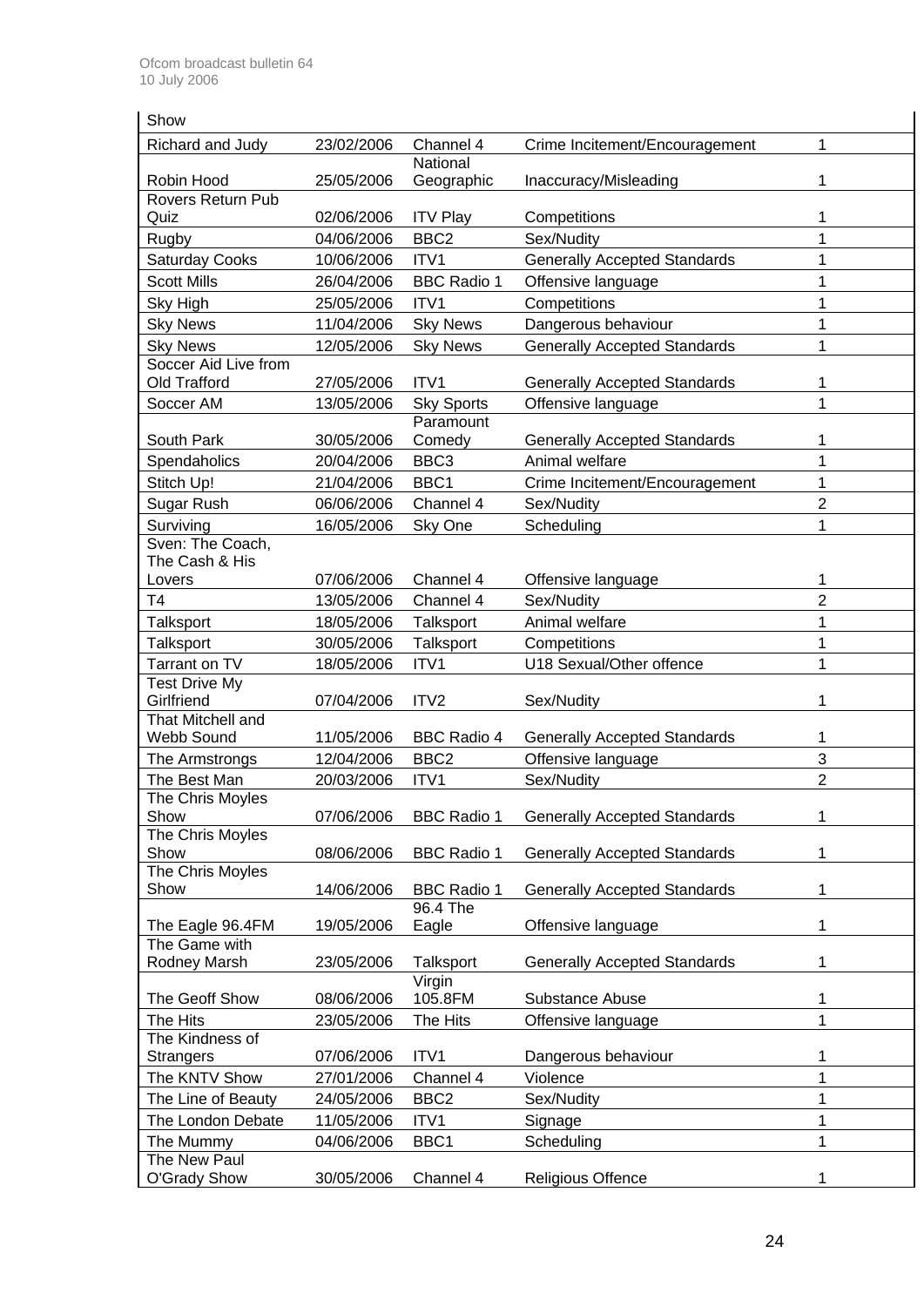| The Power FM<br>103.2 Power<br><b>Breakfast Show</b><br>1<br>24/03/2006<br><b>FM</b><br>Sex/Nudity<br>The Search for<br>2<br>Animal Farm<br>19/04/2006<br>Channel 4<br>Due Impartiality/Bias<br>1<br>The Simpsons<br>Sky 3<br>10/04/2006<br>Dangerous behaviour<br>$\mathbf 1$<br>The Simpsons<br>22/05/2006<br>Channel 4<br>Offensive language<br>Channel 4<br>The Simpsons<br>24/05/2006<br><b>Generally Accepted Standards</b><br>1<br>Kanal 5<br>The Voice Hits<br>13/05/2006<br>(Sweden)<br>Undue prominence<br>1<br>1<br>This Week<br>18/05/2006<br>BBC1<br><b>Generally Accepted Standards</b><br><b>TIME107.3</b><br><b>Time 107.3FM</b><br>05/05/2006<br><b>FM</b><br>1<br>Due Impartiality/Bias<br>1<br><b>BBC Radio 4</b><br>14/02/2006<br>Due Impartiality/Bias<br>Today<br>1<br><b>BBC Radio 4</b><br>24/05/2006<br>Due Impartiality/Bias<br>Today<br><b>BBC Radio 4</b><br>1<br>26/05/2006<br><b>Generally Accepted Standards</b><br><b>Today Programme</b><br>Tonight with Trevor<br>McDonald<br>03/04/2006<br>ITV1<br>Due Impartiality/Bias<br>1<br><b>Tonight with Trevor</b><br>McDonald<br>ITV1<br>1<br>19/05/2006<br>Crime Incitement/Encouragement<br>Tonight with Trevor<br>McDonald<br>ITV1<br>02/06/2006<br>1<br>Inaccuracy/Misleading<br>BBC <sub>2</sub><br>1<br>08/05/2006<br><b>Top Gear</b><br>Offensive language<br>$\overline{c}$<br>BBC <sub>2</sub><br>Crime Incitement/Encouragement<br><b>Top Gear</b><br>14/05/2006<br>1<br><b>Top Gear</b><br>BBC <sub>2</sub><br>21/05/2006<br>Crime Incitement/Encouragement<br><b>Top Gear</b><br>BBC <sub>2</sub><br>28/05/2006<br>1<br>Offensive language<br><b>TOTP2 World Cup</b><br>07/06/2006<br>BBC <sub>2</sub><br>Special<br><b>Generally Accepted Standards</b><br>1<br>1<br><b>Tricks From The Bible</b><br>30/05/2006<br>Channel 4<br>Religious Offence<br>1<br><b>Trisha Goddard</b><br>01/06/2006<br>Five<br>Sex/Nudity<br>Turn Back Your Body<br><b>Clock</b><br>06/06/2006<br>Channel 4<br><b>Substance Abuse</b><br>1<br>1<br>Two and a Half Men<br>Five<br>06/06/2006<br>Dangerous behaviour<br>Due Impartiality/Bias<br>1<br><b>Unreported World</b><br>17/05/2006<br>Channel 4<br>1<br><b>Unreported World</b><br>26/05/2006<br><b>Generally Accepted Standards</b><br>Channel 4<br>UTV Live<br>18/04/2006<br>ITV1<br>Inaccuracy/Misleading<br>1<br>1<br><b>Wales This Week</b><br>ITV1<br>27/02/2006<br>Due Impartiality/Bias<br>1<br>Watch to Win<br>ITV1<br>17/04/2006<br>Competitions<br><b>Weakest Link</b><br>BBC <sub>2</sub><br>1<br>23/05/2006<br><b>Generally Accepted Standards</b><br>1<br>Wife Swap<br>23/05/2006<br>Channel 4<br>U18 in Programmes<br>1<br>World Cup 2006<br>BBC <sub>2</sub><br>20/05/2006<br>Dangerous behaviour<br>1<br>World Cup 2006<br>24/05/2006<br>BBC1<br>Dangerous behaviour |
|------------------------------------------------------------------------------------------------------------------------------------------------------------------------------------------------------------------------------------------------------------------------------------------------------------------------------------------------------------------------------------------------------------------------------------------------------------------------------------------------------------------------------------------------------------------------------------------------------------------------------------------------------------------------------------------------------------------------------------------------------------------------------------------------------------------------------------------------------------------------------------------------------------------------------------------------------------------------------------------------------------------------------------------------------------------------------------------------------------------------------------------------------------------------------------------------------------------------------------------------------------------------------------------------------------------------------------------------------------------------------------------------------------------------------------------------------------------------------------------------------------------------------------------------------------------------------------------------------------------------------------------------------------------------------------------------------------------------------------------------------------------------------------------------------------------------------------------------------------------------------------------------------------------------------------------------------------------------------------------------------------------------------------------------------------------------------------------------------------------------------------------------------------------------------------------------------------------------------------------------------------------------------------------------------------------------------------------------------------------------------------------------------------------------------------------------------------------------------------------------------------------------------------------------------------------------------------------------------------------------------------------------------------------------------------------------------------------------------------------------------------------------------------------------------------------|
|                                                                                                                                                                                                                                                                                                                                                                                                                                                                                                                                                                                                                                                                                                                                                                                                                                                                                                                                                                                                                                                                                                                                                                                                                                                                                                                                                                                                                                                                                                                                                                                                                                                                                                                                                                                                                                                                                                                                                                                                                                                                                                                                                                                                                                                                                                                                                                                                                                                                                                                                                                                                                                                                                                                                                                                                                  |
|                                                                                                                                                                                                                                                                                                                                                                                                                                                                                                                                                                                                                                                                                                                                                                                                                                                                                                                                                                                                                                                                                                                                                                                                                                                                                                                                                                                                                                                                                                                                                                                                                                                                                                                                                                                                                                                                                                                                                                                                                                                                                                                                                                                                                                                                                                                                                                                                                                                                                                                                                                                                                                                                                                                                                                                                                  |
|                                                                                                                                                                                                                                                                                                                                                                                                                                                                                                                                                                                                                                                                                                                                                                                                                                                                                                                                                                                                                                                                                                                                                                                                                                                                                                                                                                                                                                                                                                                                                                                                                                                                                                                                                                                                                                                                                                                                                                                                                                                                                                                                                                                                                                                                                                                                                                                                                                                                                                                                                                                                                                                                                                                                                                                                                  |
|                                                                                                                                                                                                                                                                                                                                                                                                                                                                                                                                                                                                                                                                                                                                                                                                                                                                                                                                                                                                                                                                                                                                                                                                                                                                                                                                                                                                                                                                                                                                                                                                                                                                                                                                                                                                                                                                                                                                                                                                                                                                                                                                                                                                                                                                                                                                                                                                                                                                                                                                                                                                                                                                                                                                                                                                                  |
|                                                                                                                                                                                                                                                                                                                                                                                                                                                                                                                                                                                                                                                                                                                                                                                                                                                                                                                                                                                                                                                                                                                                                                                                                                                                                                                                                                                                                                                                                                                                                                                                                                                                                                                                                                                                                                                                                                                                                                                                                                                                                                                                                                                                                                                                                                                                                                                                                                                                                                                                                                                                                                                                                                                                                                                                                  |
|                                                                                                                                                                                                                                                                                                                                                                                                                                                                                                                                                                                                                                                                                                                                                                                                                                                                                                                                                                                                                                                                                                                                                                                                                                                                                                                                                                                                                                                                                                                                                                                                                                                                                                                                                                                                                                                                                                                                                                                                                                                                                                                                                                                                                                                                                                                                                                                                                                                                                                                                                                                                                                                                                                                                                                                                                  |
|                                                                                                                                                                                                                                                                                                                                                                                                                                                                                                                                                                                                                                                                                                                                                                                                                                                                                                                                                                                                                                                                                                                                                                                                                                                                                                                                                                                                                                                                                                                                                                                                                                                                                                                                                                                                                                                                                                                                                                                                                                                                                                                                                                                                                                                                                                                                                                                                                                                                                                                                                                                                                                                                                                                                                                                                                  |
|                                                                                                                                                                                                                                                                                                                                                                                                                                                                                                                                                                                                                                                                                                                                                                                                                                                                                                                                                                                                                                                                                                                                                                                                                                                                                                                                                                                                                                                                                                                                                                                                                                                                                                                                                                                                                                                                                                                                                                                                                                                                                                                                                                                                                                                                                                                                                                                                                                                                                                                                                                                                                                                                                                                                                                                                                  |
|                                                                                                                                                                                                                                                                                                                                                                                                                                                                                                                                                                                                                                                                                                                                                                                                                                                                                                                                                                                                                                                                                                                                                                                                                                                                                                                                                                                                                                                                                                                                                                                                                                                                                                                                                                                                                                                                                                                                                                                                                                                                                                                                                                                                                                                                                                                                                                                                                                                                                                                                                                                                                                                                                                                                                                                                                  |
|                                                                                                                                                                                                                                                                                                                                                                                                                                                                                                                                                                                                                                                                                                                                                                                                                                                                                                                                                                                                                                                                                                                                                                                                                                                                                                                                                                                                                                                                                                                                                                                                                                                                                                                                                                                                                                                                                                                                                                                                                                                                                                                                                                                                                                                                                                                                                                                                                                                                                                                                                                                                                                                                                                                                                                                                                  |
|                                                                                                                                                                                                                                                                                                                                                                                                                                                                                                                                                                                                                                                                                                                                                                                                                                                                                                                                                                                                                                                                                                                                                                                                                                                                                                                                                                                                                                                                                                                                                                                                                                                                                                                                                                                                                                                                                                                                                                                                                                                                                                                                                                                                                                                                                                                                                                                                                                                                                                                                                                                                                                                                                                                                                                                                                  |
|                                                                                                                                                                                                                                                                                                                                                                                                                                                                                                                                                                                                                                                                                                                                                                                                                                                                                                                                                                                                                                                                                                                                                                                                                                                                                                                                                                                                                                                                                                                                                                                                                                                                                                                                                                                                                                                                                                                                                                                                                                                                                                                                                                                                                                                                                                                                                                                                                                                                                                                                                                                                                                                                                                                                                                                                                  |
|                                                                                                                                                                                                                                                                                                                                                                                                                                                                                                                                                                                                                                                                                                                                                                                                                                                                                                                                                                                                                                                                                                                                                                                                                                                                                                                                                                                                                                                                                                                                                                                                                                                                                                                                                                                                                                                                                                                                                                                                                                                                                                                                                                                                                                                                                                                                                                                                                                                                                                                                                                                                                                                                                                                                                                                                                  |
|                                                                                                                                                                                                                                                                                                                                                                                                                                                                                                                                                                                                                                                                                                                                                                                                                                                                                                                                                                                                                                                                                                                                                                                                                                                                                                                                                                                                                                                                                                                                                                                                                                                                                                                                                                                                                                                                                                                                                                                                                                                                                                                                                                                                                                                                                                                                                                                                                                                                                                                                                                                                                                                                                                                                                                                                                  |
|                                                                                                                                                                                                                                                                                                                                                                                                                                                                                                                                                                                                                                                                                                                                                                                                                                                                                                                                                                                                                                                                                                                                                                                                                                                                                                                                                                                                                                                                                                                                                                                                                                                                                                                                                                                                                                                                                                                                                                                                                                                                                                                                                                                                                                                                                                                                                                                                                                                                                                                                                                                                                                                                                                                                                                                                                  |
|                                                                                                                                                                                                                                                                                                                                                                                                                                                                                                                                                                                                                                                                                                                                                                                                                                                                                                                                                                                                                                                                                                                                                                                                                                                                                                                                                                                                                                                                                                                                                                                                                                                                                                                                                                                                                                                                                                                                                                                                                                                                                                                                                                                                                                                                                                                                                                                                                                                                                                                                                                                                                                                                                                                                                                                                                  |
|                                                                                                                                                                                                                                                                                                                                                                                                                                                                                                                                                                                                                                                                                                                                                                                                                                                                                                                                                                                                                                                                                                                                                                                                                                                                                                                                                                                                                                                                                                                                                                                                                                                                                                                                                                                                                                                                                                                                                                                                                                                                                                                                                                                                                                                                                                                                                                                                                                                                                                                                                                                                                                                                                                                                                                                                                  |
|                                                                                                                                                                                                                                                                                                                                                                                                                                                                                                                                                                                                                                                                                                                                                                                                                                                                                                                                                                                                                                                                                                                                                                                                                                                                                                                                                                                                                                                                                                                                                                                                                                                                                                                                                                                                                                                                                                                                                                                                                                                                                                                                                                                                                                                                                                                                                                                                                                                                                                                                                                                                                                                                                                                                                                                                                  |
|                                                                                                                                                                                                                                                                                                                                                                                                                                                                                                                                                                                                                                                                                                                                                                                                                                                                                                                                                                                                                                                                                                                                                                                                                                                                                                                                                                                                                                                                                                                                                                                                                                                                                                                                                                                                                                                                                                                                                                                                                                                                                                                                                                                                                                                                                                                                                                                                                                                                                                                                                                                                                                                                                                                                                                                                                  |
|                                                                                                                                                                                                                                                                                                                                                                                                                                                                                                                                                                                                                                                                                                                                                                                                                                                                                                                                                                                                                                                                                                                                                                                                                                                                                                                                                                                                                                                                                                                                                                                                                                                                                                                                                                                                                                                                                                                                                                                                                                                                                                                                                                                                                                                                                                                                                                                                                                                                                                                                                                                                                                                                                                                                                                                                                  |
|                                                                                                                                                                                                                                                                                                                                                                                                                                                                                                                                                                                                                                                                                                                                                                                                                                                                                                                                                                                                                                                                                                                                                                                                                                                                                                                                                                                                                                                                                                                                                                                                                                                                                                                                                                                                                                                                                                                                                                                                                                                                                                                                                                                                                                                                                                                                                                                                                                                                                                                                                                                                                                                                                                                                                                                                                  |
|                                                                                                                                                                                                                                                                                                                                                                                                                                                                                                                                                                                                                                                                                                                                                                                                                                                                                                                                                                                                                                                                                                                                                                                                                                                                                                                                                                                                                                                                                                                                                                                                                                                                                                                                                                                                                                                                                                                                                                                                                                                                                                                                                                                                                                                                                                                                                                                                                                                                                                                                                                                                                                                                                                                                                                                                                  |
|                                                                                                                                                                                                                                                                                                                                                                                                                                                                                                                                                                                                                                                                                                                                                                                                                                                                                                                                                                                                                                                                                                                                                                                                                                                                                                                                                                                                                                                                                                                                                                                                                                                                                                                                                                                                                                                                                                                                                                                                                                                                                                                                                                                                                                                                                                                                                                                                                                                                                                                                                                                                                                                                                                                                                                                                                  |
|                                                                                                                                                                                                                                                                                                                                                                                                                                                                                                                                                                                                                                                                                                                                                                                                                                                                                                                                                                                                                                                                                                                                                                                                                                                                                                                                                                                                                                                                                                                                                                                                                                                                                                                                                                                                                                                                                                                                                                                                                                                                                                                                                                                                                                                                                                                                                                                                                                                                                                                                                                                                                                                                                                                                                                                                                  |
|                                                                                                                                                                                                                                                                                                                                                                                                                                                                                                                                                                                                                                                                                                                                                                                                                                                                                                                                                                                                                                                                                                                                                                                                                                                                                                                                                                                                                                                                                                                                                                                                                                                                                                                                                                                                                                                                                                                                                                                                                                                                                                                                                                                                                                                                                                                                                                                                                                                                                                                                                                                                                                                                                                                                                                                                                  |
|                                                                                                                                                                                                                                                                                                                                                                                                                                                                                                                                                                                                                                                                                                                                                                                                                                                                                                                                                                                                                                                                                                                                                                                                                                                                                                                                                                                                                                                                                                                                                                                                                                                                                                                                                                                                                                                                                                                                                                                                                                                                                                                                                                                                                                                                                                                                                                                                                                                                                                                                                                                                                                                                                                                                                                                                                  |
|                                                                                                                                                                                                                                                                                                                                                                                                                                                                                                                                                                                                                                                                                                                                                                                                                                                                                                                                                                                                                                                                                                                                                                                                                                                                                                                                                                                                                                                                                                                                                                                                                                                                                                                                                                                                                                                                                                                                                                                                                                                                                                                                                                                                                                                                                                                                                                                                                                                                                                                                                                                                                                                                                                                                                                                                                  |
|                                                                                                                                                                                                                                                                                                                                                                                                                                                                                                                                                                                                                                                                                                                                                                                                                                                                                                                                                                                                                                                                                                                                                                                                                                                                                                                                                                                                                                                                                                                                                                                                                                                                                                                                                                                                                                                                                                                                                                                                                                                                                                                                                                                                                                                                                                                                                                                                                                                                                                                                                                                                                                                                                                                                                                                                                  |
|                                                                                                                                                                                                                                                                                                                                                                                                                                                                                                                                                                                                                                                                                                                                                                                                                                                                                                                                                                                                                                                                                                                                                                                                                                                                                                                                                                                                                                                                                                                                                                                                                                                                                                                                                                                                                                                                                                                                                                                                                                                                                                                                                                                                                                                                                                                                                                                                                                                                                                                                                                                                                                                                                                                                                                                                                  |
|                                                                                                                                                                                                                                                                                                                                                                                                                                                                                                                                                                                                                                                                                                                                                                                                                                                                                                                                                                                                                                                                                                                                                                                                                                                                                                                                                                                                                                                                                                                                                                                                                                                                                                                                                                                                                                                                                                                                                                                                                                                                                                                                                                                                                                                                                                                                                                                                                                                                                                                                                                                                                                                                                                                                                                                                                  |
|                                                                                                                                                                                                                                                                                                                                                                                                                                                                                                                                                                                                                                                                                                                                                                                                                                                                                                                                                                                                                                                                                                                                                                                                                                                                                                                                                                                                                                                                                                                                                                                                                                                                                                                                                                                                                                                                                                                                                                                                                                                                                                                                                                                                                                                                                                                                                                                                                                                                                                                                                                                                                                                                                                                                                                                                                  |
|                                                                                                                                                                                                                                                                                                                                                                                                                                                                                                                                                                                                                                                                                                                                                                                                                                                                                                                                                                                                                                                                                                                                                                                                                                                                                                                                                                                                                                                                                                                                                                                                                                                                                                                                                                                                                                                                                                                                                                                                                                                                                                                                                                                                                                                                                                                                                                                                                                                                                                                                                                                                                                                                                                                                                                                                                  |
|                                                                                                                                                                                                                                                                                                                                                                                                                                                                                                                                                                                                                                                                                                                                                                                                                                                                                                                                                                                                                                                                                                                                                                                                                                                                                                                                                                                                                                                                                                                                                                                                                                                                                                                                                                                                                                                                                                                                                                                                                                                                                                                                                                                                                                                                                                                                                                                                                                                                                                                                                                                                                                                                                                                                                                                                                  |
|                                                                                                                                                                                                                                                                                                                                                                                                                                                                                                                                                                                                                                                                                                                                                                                                                                                                                                                                                                                                                                                                                                                                                                                                                                                                                                                                                                                                                                                                                                                                                                                                                                                                                                                                                                                                                                                                                                                                                                                                                                                                                                                                                                                                                                                                                                                                                                                                                                                                                                                                                                                                                                                                                                                                                                                                                  |
|                                                                                                                                                                                                                                                                                                                                                                                                                                                                                                                                                                                                                                                                                                                                                                                                                                                                                                                                                                                                                                                                                                                                                                                                                                                                                                                                                                                                                                                                                                                                                                                                                                                                                                                                                                                                                                                                                                                                                                                                                                                                                                                                                                                                                                                                                                                                                                                                                                                                                                                                                                                                                                                                                                                                                                                                                  |
|                                                                                                                                                                                                                                                                                                                                                                                                                                                                                                                                                                                                                                                                                                                                                                                                                                                                                                                                                                                                                                                                                                                                                                                                                                                                                                                                                                                                                                                                                                                                                                                                                                                                                                                                                                                                                                                                                                                                                                                                                                                                                                                                                                                                                                                                                                                                                                                                                                                                                                                                                                                                                                                                                                                                                                                                                  |
|                                                                                                                                                                                                                                                                                                                                                                                                                                                                                                                                                                                                                                                                                                                                                                                                                                                                                                                                                                                                                                                                                                                                                                                                                                                                                                                                                                                                                                                                                                                                                                                                                                                                                                                                                                                                                                                                                                                                                                                                                                                                                                                                                                                                                                                                                                                                                                                                                                                                                                                                                                                                                                                                                                                                                                                                                  |
|                                                                                                                                                                                                                                                                                                                                                                                                                                                                                                                                                                                                                                                                                                                                                                                                                                                                                                                                                                                                                                                                                                                                                                                                                                                                                                                                                                                                                                                                                                                                                                                                                                                                                                                                                                                                                                                                                                                                                                                                                                                                                                                                                                                                                                                                                                                                                                                                                                                                                                                                                                                                                                                                                                                                                                                                                  |
|                                                                                                                                                                                                                                                                                                                                                                                                                                                                                                                                                                                                                                                                                                                                                                                                                                                                                                                                                                                                                                                                                                                                                                                                                                                                                                                                                                                                                                                                                                                                                                                                                                                                                                                                                                                                                                                                                                                                                                                                                                                                                                                                                                                                                                                                                                                                                                                                                                                                                                                                                                                                                                                                                                                                                                                                                  |
|                                                                                                                                                                                                                                                                                                                                                                                                                                                                                                                                                                                                                                                                                                                                                                                                                                                                                                                                                                                                                                                                                                                                                                                                                                                                                                                                                                                                                                                                                                                                                                                                                                                                                                                                                                                                                                                                                                                                                                                                                                                                                                                                                                                                                                                                                                                                                                                                                                                                                                                                                                                                                                                                                                                                                                                                                  |
| 1<br>World Cup 2006<br>BBC1<br>Dangerous behaviour<br>30/05/2006                                                                                                                                                                                                                                                                                                                                                                                                                                                                                                                                                                                                                                                                                                                                                                                                                                                                                                                                                                                                                                                                                                                                                                                                                                                                                                                                                                                                                                                                                                                                                                                                                                                                                                                                                                                                                                                                                                                                                                                                                                                                                                                                                                                                                                                                                                                                                                                                                                                                                                                                                                                                                                                                                                                                                 |
| 1<br>World Cup 2006<br>01/06/2006<br><b>BBC</b><br>Dangerous behaviour                                                                                                                                                                                                                                                                                                                                                                                                                                                                                                                                                                                                                                                                                                                                                                                                                                                                                                                                                                                                                                                                                                                                                                                                                                                                                                                                                                                                                                                                                                                                                                                                                                                                                                                                                                                                                                                                                                                                                                                                                                                                                                                                                                                                                                                                                                                                                                                                                                                                                                                                                                                                                                                                                                                                           |
| World Cup 2006<br>BBC1<br>1<br>02/06/2006<br><b>Generally Accepted Standards</b>                                                                                                                                                                                                                                                                                                                                                                                                                                                                                                                                                                                                                                                                                                                                                                                                                                                                                                                                                                                                                                                                                                                                                                                                                                                                                                                                                                                                                                                                                                                                                                                                                                                                                                                                                                                                                                                                                                                                                                                                                                                                                                                                                                                                                                                                                                                                                                                                                                                                                                                                                                                                                                                                                                                                 |
| 1<br>World Cup 2006<br>ITV1<br>10/06/2006<br><b>Generally Accepted Standards</b>                                                                                                                                                                                                                                                                                                                                                                                                                                                                                                                                                                                                                                                                                                                                                                                                                                                                                                                                                                                                                                                                                                                                                                                                                                                                                                                                                                                                                                                                                                                                                                                                                                                                                                                                                                                                                                                                                                                                                                                                                                                                                                                                                                                                                                                                                                                                                                                                                                                                                                                                                                                                                                                                                                                                 |
| 1<br>World Cup 2006<br>11/06/2006<br>BBC1<br>Sex/Nudity                                                                                                                                                                                                                                                                                                                                                                                                                                                                                                                                                                                                                                                                                                                                                                                                                                                                                                                                                                                                                                                                                                                                                                                                                                                                                                                                                                                                                                                                                                                                                                                                                                                                                                                                                                                                                                                                                                                                                                                                                                                                                                                                                                                                                                                                                                                                                                                                                                                                                                                                                                                                                                                                                                                                                          |
| 1<br>World Cup 2006<br>15/06/2006<br>Talksport<br>Offensive language                                                                                                                                                                                                                                                                                                                                                                                                                                                                                                                                                                                                                                                                                                                                                                                                                                                                                                                                                                                                                                                                                                                                                                                                                                                                                                                                                                                                                                                                                                                                                                                                                                                                                                                                                                                                                                                                                                                                                                                                                                                                                                                                                                                                                                                                                                                                                                                                                                                                                                                                                                                                                                                                                                                                             |
| World Cup Heaven &                                                                                                                                                                                                                                                                                                                                                                                                                                                                                                                                                                                                                                                                                                                                                                                                                                                                                                                                                                                                                                                                                                                                                                                                                                                                                                                                                                                                                                                                                                                                                                                                                                                                                                                                                                                                                                                                                                                                                                                                                                                                                                                                                                                                                                                                                                                                                                                                                                                                                                                                                                                                                                                                                                                                                                                               |
| Hell<br>31/05/2006<br>ITV1<br><b>Generally Accepted Standards</b><br>1                                                                                                                                                                                                                                                                                                                                                                                                                                                                                                                                                                                                                                                                                                                                                                                                                                                                                                                                                                                                                                                                                                                                                                                                                                                                                                                                                                                                                                                                                                                                                                                                                                                                                                                                                                                                                                                                                                                                                                                                                                                                                                                                                                                                                                                                                                                                                                                                                                                                                                                                                                                                                                                                                                                                           |
| <b>World Snooker</b><br>BBC <sub>2</sub><br>1<br>01/05/2006<br>Offensive language                                                                                                                                                                                                                                                                                                                                                                                                                                                                                                                                                                                                                                                                                                                                                                                                                                                                                                                                                                                                                                                                                                                                                                                                                                                                                                                                                                                                                                                                                                                                                                                                                                                                                                                                                                                                                                                                                                                                                                                                                                                                                                                                                                                                                                                                                                                                                                                                                                                                                                                                                                                                                                                                                                                                |
| <b>WWE Heat</b><br><b>Generally Accepted Standards</b><br>1<br>09/05/2006<br><b>Sky Sports</b>                                                                                                                                                                                                                                                                                                                                                                                                                                                                                                                                                                                                                                                                                                                                                                                                                                                                                                                                                                                                                                                                                                                                                                                                                                                                                                                                                                                                                                                                                                                                                                                                                                                                                                                                                                                                                                                                                                                                                                                                                                                                                                                                                                                                                                                                                                                                                                                                                                                                                                                                                                                                                                                                                                                   |